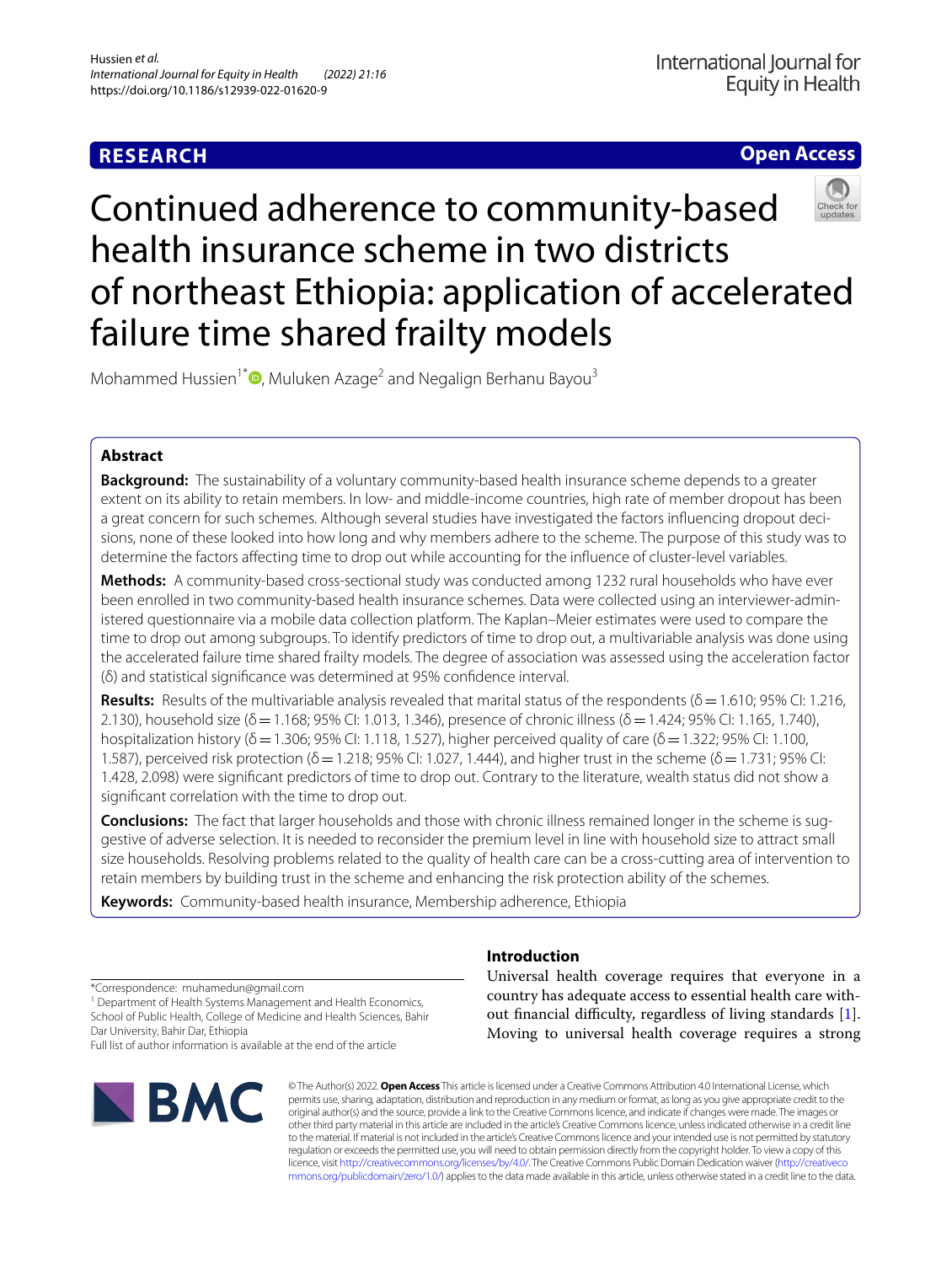health system with stable fnancing mechanisms [\[2](#page-13-1)]. A growing number of low and middle-income countries, including Ethiopia, are implementing voluntary community-based health insurance (CBHI) schemes as a riskpooling mechanism for rural communities and informal sector workers [[3,](#page-13-2) [4](#page-13-3)]. In most CBHI schemes, the issue of fnancial sustainability becomes a critical challenge to achieve the goal of universal health coverage  $[4, 5]$  $[4, 5]$  $[4, 5]$  $[4, 5]$ .

The sustainability of a voluntary CBHI scheme depends to a greater extent on its capacity to retain members. While initial uptake is important, continued membership adherence is vital to establish a stable insurance scheme that can generate adequate funding for health care  $[6]$  $[6]$ . The key indicators for measuring membership that determine the sustainability of voluntary insurance schemes are growth rate, coverage ratio, and renewal rate  $[6-9]$  $[6-9]$ . Growth rate measures how fast the number of insurance members is increasing or decreasing over time, while coverage ratio measures the proportion of the target population participating in the scheme  $[6, 7]$  $[6, 7]$  $[6, 7]$ . The renewal rate measures the proportion of insured that stay enrolled in the scheme after their coverage term expires. It is an indicator of scheme performance in retaining its members [[7,](#page-14-1) [9\]](#page-14-0). High renewal rates indicate that members value services, fnd the premiums afordable, and are satisfed with the scheme benefts and health services, while low renewals reflect that the target population is not satisfed enough to maintain its membership [[6,](#page-13-5) [7](#page-14-1)].

An increase in membership growth and renewal rates results in increased revenue, lower marginal cost, and lower health care costs as we can retain relatively healthy members [[6,](#page-13-5) [7](#page-14-1), [10\]](#page-14-2). In a voluntary health insurance scheme, a lower renewal rate leads to adverse selection, that is, healthy members drop out of the scheme while high-risk groups are more inclined to maintain their membership, leading to the existence of small pools with little risk redistribution capabilities  $[11]$  $[11]$ . This drives healthcare and administrative costs to higher than anticipated levels, which eventually hamper the fnancial sustainability of the scheme  $[10]$ . In such circumstances, health insurance schemes will fall short of improving access to health care and protecting members from fnancial hardship [\[12](#page-14-4)].

Apart from a few successful cases, CBHI initiatives face the issue of persistently low membership [\[4](#page-13-3)], which could be attributed to either an initial low enrollment or high dropout rate [\[6](#page-13-5), [7](#page-14-1)]. Member dropout has been a great concern for CBHI schemes in low- and middle-income countries. Prior studies that have dealt with this issue reported a higher rate of dropout. For instance, in Bangladesh, a drop-out rate of 62% was reported [[13\]](#page-14-5), while in India a dropout rate of 63% was documented in 2013 for three CBHI schemes [[14\]](#page-14-6). In Ghana, the dropout rate ranged between 34.8% in 2012 [\[15](#page-14-7)] to 53% in 2016 [\[16](#page-14-8)]. Recent work in Uganda estimated that 25.1% of households that had ever enrolled in voluntary CBHI reported dropping out [[17\]](#page-14-9). Although a dropout rate of only 18% was reported one year after the initiation of CBHI in piloted districts of Ethiopia [\[18](#page-14-10)], later studies revealed higher fgures. Among households that had ever enrolled in the scheme, 31.9% [\[19\]](#page-14-11) and 37.3% [[20\]](#page-14-12) were dropouts. It could be argued that the higher renewal rate during the pilot phase of the scheme was due to a campaign efect following a coordinated effort by the government and non-governmental organizations to enhance its acceptability by the community [[18\]](#page-14-10).

It is imperative to generate a comprehensive set of empirical evidence on the factors that infuence continued membership adherence to CBHI schemes. Even though several studies have been carried out on the factors infuencing dropout decisions [\[13,](#page-14-5) [14](#page-14-6), [16,](#page-14-8) [18](#page-14-10), [21](#page-14-13)[–26](#page-14-14)], none of these looked into the ability of the schemes to retain members in the long term, that is, how long members adhere to the scheme and the factors associated with the time to drop out. Moreover, earlier studies have ignored the efect of cluster-level variables on dropout decisions. Therefore, considering the hierarchical nature of the data, this study attempted to identify the factors infuencing the time to drop out of a CBHI scheme using a shared frailty survival model.

Ethiopia's current health care fnancing strategy aims to gradually establish a unifed national risk pool system to allow cross-subsidy between high-risk and low-risk areas  $[27]$  $[27]$ . The results of this study will be an essential input for policymakers to devise membership retention strategies in an attempt to establish higher-level pools at various levels of administration.

## **Design of the CBHI scheme in Ethiopia**

The CBHI scheme is run by the government with community involvement in its design, management, and supervision. Enrollment is voluntary and membership needs to be renewed annually with the willingness of the members. To minimize adverse selection, the unit of enrollment is at the household level [\[28](#page-14-16), [29](#page-14-17)].

At the time of the pilot phase, premiums ranged between \$7.31 to \$10.45 per year per household across regions. Regions have the freedom to modify the premium based on the local context [[28](#page-14-16), [29](#page-14-17)]. For example, in the Amhara National Regional State where this study was conducted, the initial annual premium of \$8.36 was later revised to diferent levels of contributions that vary based on household sizes. In the rural setups, the annual premiums range between \$8.54 to \$12 [[30\]](#page-14-18).

To enhance the afordability of health care, a general subsidy is provided to the scheme by the federal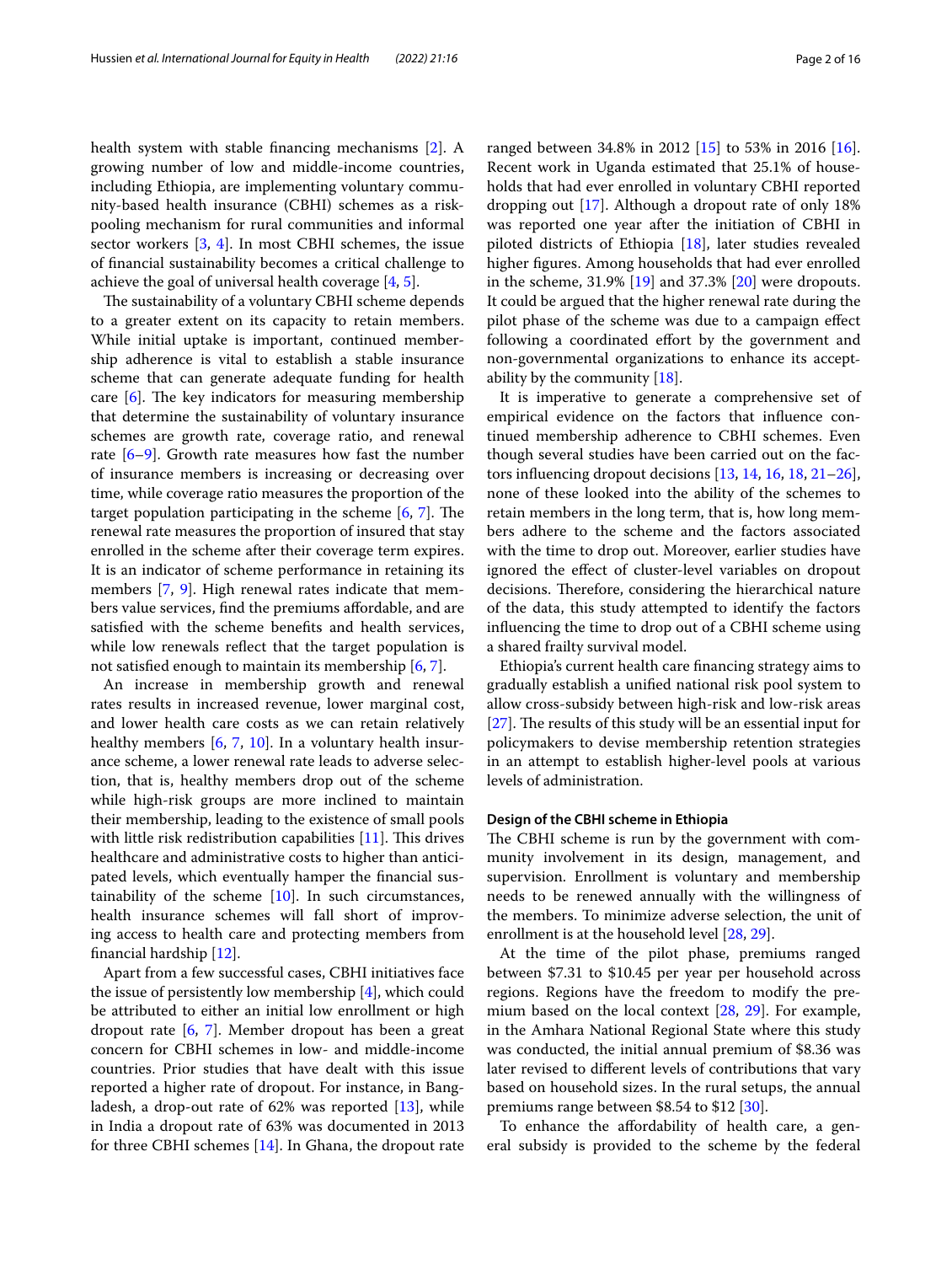government that constitutes 25% of overall enrollment contributions per year. A targeted subsidy from the regional and district governments is also provided to cover the costs of fee waiver to 10% of the population who are indigent groups. The CBHI benefit package covers all outpatient and inpatient services at the health center and hospital level except for treatment abroad, procedures with large cosmetic values such as tooth implantation, eyeglasses, and plastic surgery; organ transplantation; chronic renal dialysis and treatment for non-generic medicines [[28,](#page-14-16) [29\]](#page-14-17).

# **Methods**

# **Study setting**

The study was conducted in the rural parts of two neighboring districts in northeast Ethiopia, Tehulederie and Kalu. Tehulederie is divided into 20 rural and 7 urban *kebeles* (subdistricts) with an estimated total population of 145,625 of which 87.5% are residing in the rural area. In the district, there are fve health centers and one primary hospital. Tehulederie was one of the 13 districts in Ethiopia, where the CBHI scheme was piloted in 2011. After two years of implementation of the pilot project, enrollment in the scheme reached 91% [\[28](#page-14-16)]. However, membership coverage had declined to 60% among 22,678 eligible households as of April 2020 [\[31](#page-14-19)].

Based on lessons learned from the evaluation fndings of the CBHI pilot project in the country, a decision was made to design and implement a national scale-up of the initiative to 161 districts in July 2013 including Kalu district [\[28\]](#page-14-16). Kalu is divided into 36 rural and 4 urban *kebeles* and has nine health centers that provide health care to the surrounding area. It is the most populous district in the zone, which has an estimated total population of 234,624 among which 89.11% are living in the rural part. Among 46,924 eligible households in the district, 61% were covered by CBHI after seven years of implementation in 2020 [\[31\]](#page-14-19).

## **Study design and population**

A community-based cross-sectional study was conducted using face-to-face interviews to collect quantitative data among rural households who had ever been enrolled in CBHI before January 2020. The study focused on rural *kebeles* because the scheme in urban *kebeles* had a unique design, and was started recently which makes it too early to evaluate its sustainability. Non-paying scheme members were excluded from the study since such members have no incentive to drop out of the scheme, the inclusion of which could have a confounding efect on the association between economic status and time to drop out. Because CBHI membership was at the household level, data were collected and analyzed at the household level.

# **Study variables and measurement**

The outcome variable was time to drop out of a CBHI membership starting from the point at which the households joined the scheme and was measured in years. The event of interest was dropping out of CBHI membership, hence households that dropped out were coded as "1" and otherwise "0".

The independent variables for this study were selected based on the fndings of a systematic review. We did a systematic review of the factors that infuence CBHI membership renewal in low- and middle-income countries before starting this study  $[32]$  $[32]$  $[32]$ . Search strategies for electronic databases were developed in line with the PRISMA guidelines [[33](#page-14-21)] for systematic reviews and a search was conducted from Dec. 2019 – Feb. 2020, using PubMed, Scopus, and Hinari electronic databases. The reference lists of relevant systematic reviews and the studies included in the review were checked for additional papers. The details are available at [https://doi.org/](https://doi.org/10.2147/CEOR.S306855) [10.2147/CEOR.S306855](https://doi.org/10.2147/CEOR.S306855).

The results of the systematic review revealed that age [[22,](#page-14-22) [25](#page-14-23), [34](#page-14-24)[–36](#page-14-25)], gender [\[16](#page-14-8), [21](#page-14-13), [36\]](#page-14-25), level of education [[13](#page-14-5), [14,](#page-14-6) [22–](#page-14-22)[24\]](#page-14-26), and marital status [\[21](#page-14-13), [22\]](#page-14-22) of the household head; household size [\[22,](#page-14-22) [35](#page-14-27)]; wealth status [[13,](#page-14-5) [14,](#page-14-6) [22](#page-14-22), [26](#page-14-14), [34\]](#page-14-24); place of residence [[23](#page-14-28), [24,](#page-14-26) [26\]](#page-14-14); distance to the nearest health facility [[13,](#page-14-5) [25](#page-14-23), [34\]](#page-14-24); participation in a safety net program  $[18]$  $[18]$ ; self-rated health status  $[21, 22]$  $[21, 22]$  $[21, 22]$  $[21, 22]$ ; recent episodes of illness [[18,](#page-14-10) [25](#page-14-23)]; presence of chronic illness in the household  $[18, 24, 26]$  $[18, 24, 26]$  $[18, 24, 26]$  $[18, 24, 26]$  $[18, 24, 26]$ ; history of hospitalization  $[14]$  $[14]$ ; use of health care under the scheme [[18,](#page-14-10) [24](#page-14-26), [36\]](#page-14-25); frequency of health facility visit [\[13](#page-14-5), [36\]](#page-14-25); beneft claims experience [[13,](#page-14-5) [14\]](#page-14-6); perceived quality of health care [\[23](#page-14-28)[–25](#page-14-23)]; value towards solidarity [\[25](#page-14-23)]; perceived risk protection [\[21\]](#page-14-13) and trust in the scheme [\[25](#page-14-23), [37\]](#page-14-29) were important factors infuencing the renewal decision of CBHI members.

With a few exceptions, we included all of the above variables in this study. Because the whole population of interest lives in a rural setting, place of residence was not taken into account in this study. Distance to a health facility is an important variable linked to renewal decisions. However, it was omitted in our case since it was considered as a *kebele* level variable that might be handled by the frailty analysis as unobserved characteristics (assuming people in the same *kebele* are located nearly at the same distance to the health facility). We did not include recent illness episodes as a predictor variable since we believed it could not impact previous dropout decisions.

During the pretest, we attempted to gather data on the frequency of health facility visits, usage of health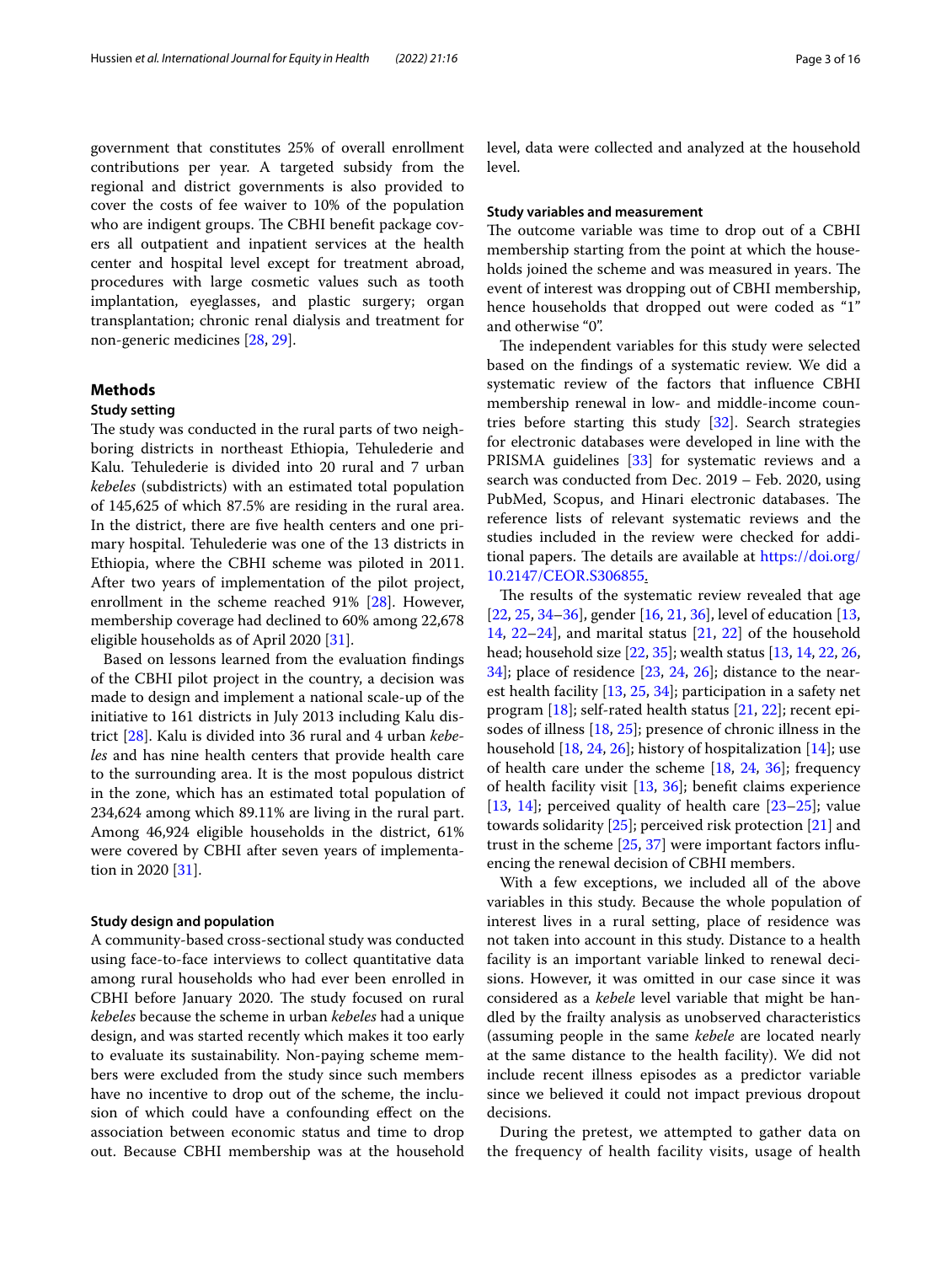care under the scheme, and beneft claims experience, but we were unable to get meaningful data due to recall bias. Furthermore, we sought to obtain the yearly average health facility visits and beneft claims from the membership registration fles of the schemes. We also failed to obtain the necessary data in this area owing to incomplete recording. As a result, we decided to omit these factors from the study.

Wealth index was generated using the principal component analysis method. The scores for 15 types of assets and utilities were translated into latent factors and a wealth index was calculated based on the frst factor that explained most of the variation. Based on the index the study households were categorized into wealth tertile – lower, medium, and higher wealth tertile. Participation in a safety net program refers to being covered by a program catering to food-insecure households.

Self-rated health status was measured based on a household head's subjective assessment of the health status of the household and was rated as "excellent, very good, good, fair, or poor". However, for analysis purposes, it was recategorized into fair, good, and verygood, by merging the two extreme response categories with few frequencies to the next categories. The presence of chronic illness refers to one or more members of the household having a known chronic illness that require ongoing medical attention and being informed by a health care provider. History of hospitalization was measured by asking the respondents whether or not any member of the household had received inpatient service after joining the scheme.

Value towards solidarity, perceived risk protection, and trust in the scheme are composite variables that were measured on a Likert scale using a 5—point response format with  $1=$  strongly disagree,  $2=$  disagree,  $3=$  neutral,  $4=$ agree, and  $5=$ strongly agree by asking respondents to rate the extent to which they agreed on a set of items designed for each variable. To measure value towards solidarity, a three-item tool was adapted from a previous study conducted in Senegal [\[38](#page-14-30)], while a four-item trust measurement scale was adapted based on a previous tool validated and used in Cambodia [[37\]](#page-14-29). Perceived risk protection is the perception of insurance members towards the ability of the CBHI scheme to protect subscribers from fnancial risks. It was measured using three items, which include the scheme being able to protect members from out-of-pocket expenditure, from selling their important assets, or borrowing money at the time of receiving health care. An overall index was calculated from a set of items using factor analysis, and a three-level categorical variable labeled as "low, medium, and high" was created for each of the three variables.

Perceived quality of health care was measured on a Likert scale using a 5—point response format with  $1=$  strongly disagree to  $5=$  strongly agree by asking respondents to rate the extent to which they agreed on a set of nine experience questions regarding the health services they received from the nearby health centers contracted by the CBHI scheme. The scores for the nine items were translated into three dimensions, and an overall health care quality index was created based on the frst dimension that explained most of the variation. Finally, the health care quality index was categorized into low, medium, and high.

# **Sample size and sampling procedure**

The sample size was calculated using MedCalc sample size calculator software version 20 via the log-rank test which compares survival rates of two independent groups. Due to the absence of previous studies on CBHI that could be used as an input for sample size calculation in survival analysis, a survival rate of 0.50, which yields an adequate sample size was assumed for the unexposed group. The survival rate in the exposed group was set to be 0.60 to achieve a power that could detect at least a 10% difference in survival rates between the two groups. This yields an efect size of 0.2037, which is the smallest recommended efect size for calculating an adequate sample size [\[39](#page-14-31)]. Hence, it was assumed that there is a binary variable that divides the sample population into two equal groups with survival rates of 0.50 in the unexposed group and 0.60 in the exposed group, 80% statistical power, and 95% confdence level [[39](#page-14-31)]. Based on these assumptions, a sample size of 762 was calculated. Considering a design efect of 1.5 attributed to the use of a multi-stage sampling and a potential non-response rate of 10%, the efective sample size was estimated to be 1257 households.

The study participants were recruited using a threelevel multistage sampling method. First, 12 clusters of *kebeles* organized under a health center catchment area were selected. Then, 14 rural *kebeles* were drawn randomly using a lottery method proportional to the number of *kebeles* under each cluster. Accordingly, fve *kebeles* from Tehulederie and nine from Kalu were included. A list of households who have ever been enrolled in the CBHI scheme was obtained from the membership registration books of each *kebele* and these lists were used as the sampling frame. Then, 1257 households were drawn randomly using a random number generator software from the selected *kebeles* proportional to the total number of households ever enrolled in the scheme.

# **Data collection process**

Household-level data were collected from 04 February to 21 March 2021 using a structured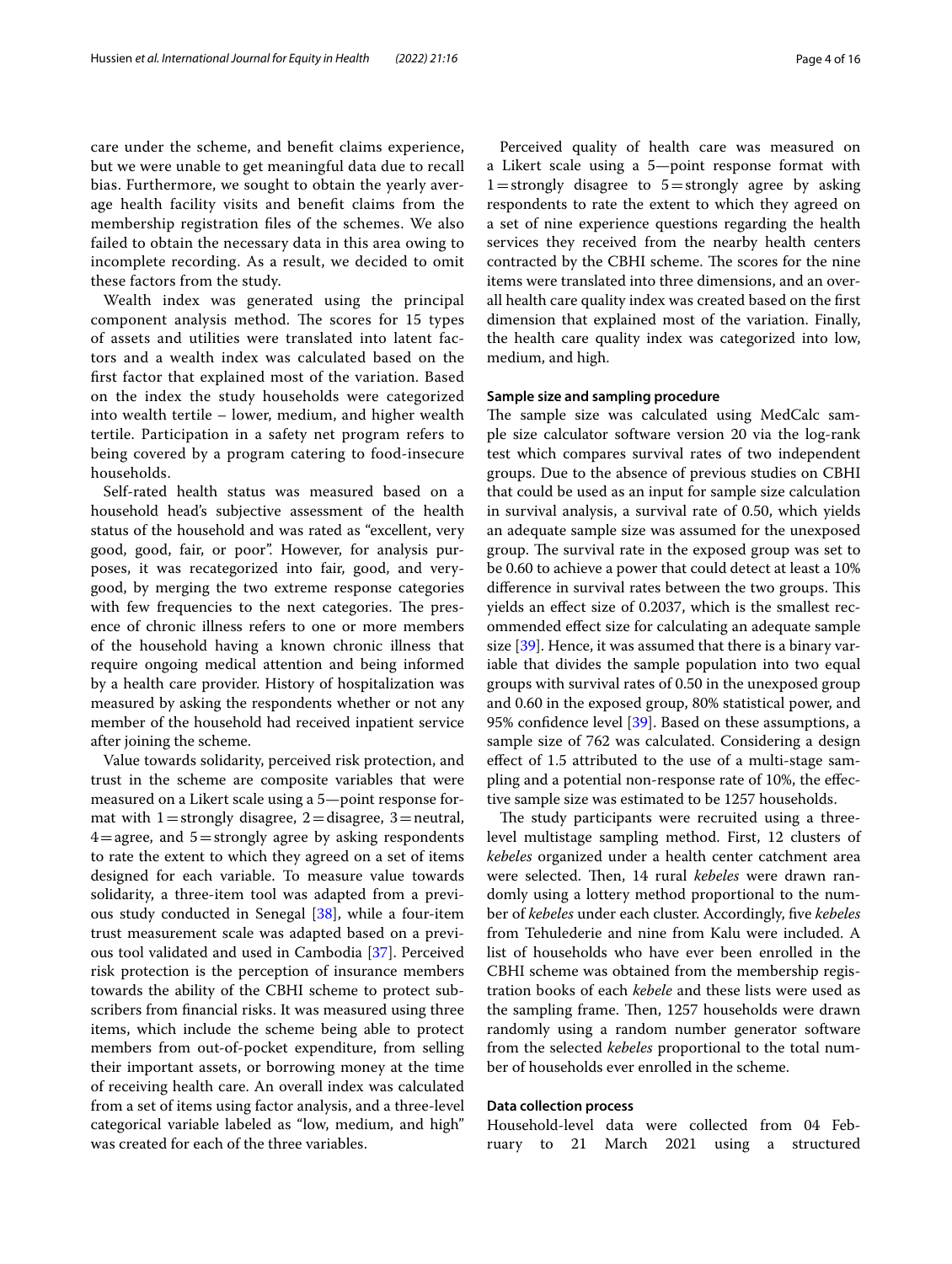interviewer-administered questionnaire by trained data collectors. Information related to membership duration and status of the households was obtained from the membership registration book at each *kebele* (health post), which provides data related to the annual renewal status since the initiation of the scheme. Ten years of follow-up data were obtained starting from the initiation of the CBHI scheme in 2011 to the 2021 registration period, after which renewal data were not available. Information related to socio-demographic characteristics of the household, health status, health care utilization, value towards solidarity, perceived risk protection, trust in the scheme, and perception of respondents towards health care quality were collected at the household level through face-to-face interviews. The heads of the households were interviewed at their home or workplace using the local language, Amharic. The data collectors were guided by health extension workers to track the sampled households. Health extension workers provide homebased health services in rural *kebeles* and are well aware of the addresses of each household. A mobile data collection platform, Open Data Kit (ODK) was applied to the household survey. The data collectors submitted the completed forms to the ODK aggregator (Kobo) server daily, which helped us to review the daily submissions and facilitate the supervision process.

Before the data collection, the questionnaire was pretested on a sample of 84 randomly selected participants in one *kebele*. As part of the pre-test, a cognitive interview was conducted on selected items using the verbal probe technique among eight respondents to determine whether or not items and response categories were understood and interpreted by the potential respondents as intended. Accordingly, the wording of some items and response options were modifed and some items were removed.

# **Data processing and analysis**

The data were analyzed using Stata version 17.0. Exploratory factor analysis was performed to assess the validity of the questionnaires designed to measure value towards solidarity, perceived risk protection, trust in the scheme, and perceived quality of health care. The Bartlett's test of Sphericity and the Kaiser-Mayer-Olkin's (KMO) measure of sampling adequacy tests were performed to assess the appropriateness of the data for factor analysis. Items with insignifcant loadings (loading below 0.40) and items with a cross-loading were removed from the analysis. The Eigenvalue greater than one decision rule was used to determine the appropriate number of factors to be extracted. The reliability of measurement scales was estimated by measuring the internal consistency of each of the dimensions using Cronbach's alpha, with an acceptable alpha value of 0.60 or higher [[40](#page-14-32)].

The total membership-years of follow-up with an average follow-up time and the annual dropout rate were computed. The time to drop out of a CBHI membership was described using the Kaplan–Meier estimate. To investigate the efect of variables on the time to drop out of CBHI members, a univariate analysis was performed by ftting separate models for each variable before proceeding to the multivariate analysis. Variables that were signifcant in the univariate analysis at a p-value of less than 0.20 [[41\]](#page-14-33) were included in the multivariable analysis. A multivariable analysis was done using the accelerated failure time shared frailty models to identify the predictors of time to drop out.

The classical Cox proportional hazard model, which is commonly used to analyze survival data, assumes that the ratio of the hazards between any two individuals is constant over time. However, in many applications, the study population cannot be considered homogeneous. In this study, the time to drop out of a CBHI membership is assumed to be diferent between clusters (*kebeles*) due to variations in the performance of the *kebele* health insurance committee which is mainly responsible for retaining scheme members. The intra-cluster correlation is assumed to be due to unobservable covariates specifc to the cluster. One approach to account for such unobserved heterogeneity is the use of a shared frailty model which introduces a random efect into the model that induces dependence within clusters. In a shared frailty model, individuals in a cluster are assumed to share the same frailty value [\[42](#page-14-34)].

Frailty is an unobservable random effect shared by subjects within a cluster. It acts multiplicatively on the hazard function assumed to follow some distribution. When a shared frailty term with a Weibull distribution is assumed, the hazard function at time  $t$  for the  $j<sup>th</sup>$  individual,  $j = 1, 2,..., n_i$ , in the  $i^{th}$  group,  $i = 1, 2,..., g$ , is given by:

$$
h_{ij}(t) = z_i \exp(\beta' x_{ij}) \rho t^{\rho - 1}, \qquad (1)
$$

where  $x_{ij}$  is a vector of explanatory variables for the  $j^{th}$  individual in the  $i^{th}$  group,  $\beta$  is the vector of regression coefficients,  $\rho t^{\rho-1}$  is the baseline hazard function,  $\rho$  a shape parameter and the  $z_i$  are frailty effects that are common for all  $n_i$  individuals within the  $i^{th}$  group [\[43\]](#page-14-35).

The hazard function can also be written in the form:

$$
h_{ij}(t) = \exp(\beta' x_{ij} + u_i) \rho t^{\rho - 1}, \qquad (2)
$$

where  $u_i = log(z_i)$ .

The corresponding survivor function for a Weibull model that incorporates a shared frailty component is: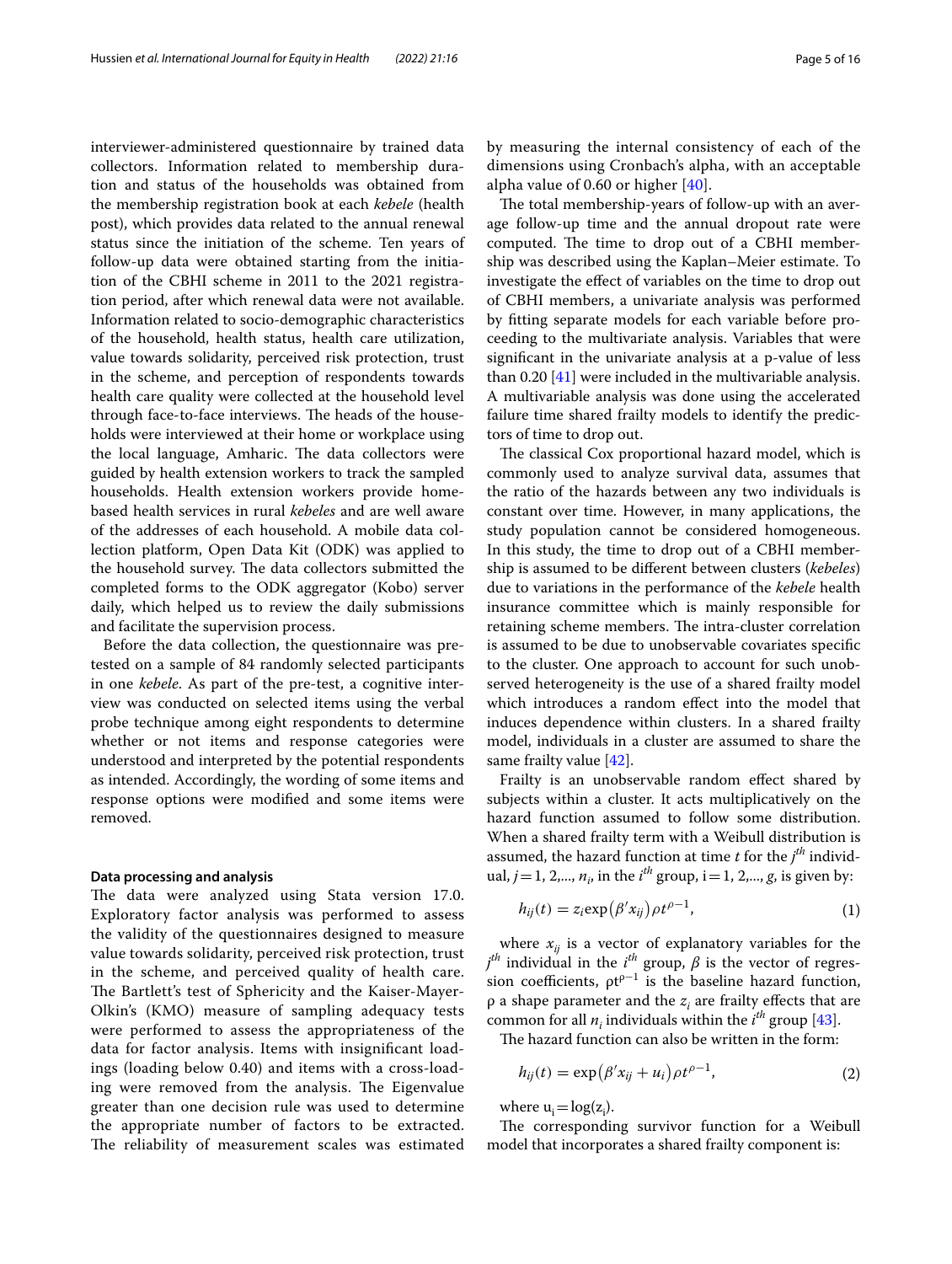$$
S_{ij}(t) = \exp\{-\exp(\beta'x_{ij}+u_i)t^p\},\tag{3}
$$

The frailty is generally assumed to follow a gamma or inverse-Gaussian distribution with a mean equal to 1, and variance θ which is estimated from the data. The estimate for the variance parameter θ in a shared frailty model can be thought of as a measure of the degree of correlation, where  $\theta$  > 0 indicates the presence of heterogeneity. Large values of  $θ$  reflect a greater degree of heterogeneity among clusters and a stronger association within clusters [\[43\]](#page-14-35).

An accelerated failure time (AFT) model is a parametric model that provides a useful alternative to the commonly used proportional hazards models in survival analysis owing to its ease of interpretation. In addition, the regression parameters in AFT models are robust towards omitted covariates unlike that of the proportional hazards models  $[44]$  $[44]$  $[44]$ . The AFT model is a general model for survival data in which explanatory variables measured on an individual are considered to act multiplicatively on the timescale. It allows researchers to measure the direct efect of predictor variables on survival time. In contrast to the proportional hazards model, the AFT model can best be interpreted in terms of the survival function  $[45]$  $[45]$  $[45]$ . The AFT model is defned by the relationship:

$$
S_1(t) = S_0(t/\delta), \text{for } t > 0,
$$
\n<sup>(4)</sup>

where  $\delta$  is a constant called the acceleration factor, which tells the researcher how the change in the value of the covariate changes the time scale relative to the baseline time scale. The acceleration factor is the ratio of the survival time corresponding to any fxed value of S(t). In the regression framework, the acceleration factor δ can be parameterized as exp (α), where  $\alpha$  is the parameter to be estimated from the data. With this parameterization, the general form of the survivor function for the *i th* individual in an AFT model is:

$$
S_i(t) = S_0\{t/\exp(\alpha' x_i)\},\tag{5}
$$

In this version of the model,  $exp(\alpha' x_i)$  is the acceleration factor for the *i th* individual.

The general parametric AFT model that incorporates a shared frailty component is of the form:

$$
S_{ij}(t) = S_0\left\{t/\exp(\eta_{ij})\right\},\tag{6}
$$

where  $\eta_{ij} = \alpha' x_{ij} + u_i$ , and  $exp(\eta_{ij})$  is the acceleration factor for the  $j<sup>th</sup>$  individual in the  $i<sup>th</sup>$  group. This model can be expressed in log-linear form as:

$$
\log T_{ij} = \mu + \alpha_1 x_{1ij} + \alpha_2 x_{2ij} + \dots + \alpha_p x_{pij} + u_i + \gamma \epsilon_{ij},
$$

$$
\tag{7}
$$

where  $T_{ij}$  is the random variable associated with the survival time of the  $j^{th}$  individual in the  $i^{th}$  group,  $\mu$  and

*γ* are intercept and scale parameters respectively and *ui 's* are the cluster-specific random effects. The quantity  $\epsilon_{ii}$ is a random variable used to model the deviation of the values of  $logT_{ii}$  from the linear part of the model, and  $\epsilon_{ii}$ is assumed to have a particular parametric distribution [[46\]](#page-14-38). In this formulation of the model, the *α*-parameters refect the efect that each explanatory variable has on the survival times; positive values suggest that the survival time increases with increasing values of the explanatory variable and vice versa.

The common baseline distributions of the AFT models include exponential AFT, Weibull AFT, log-logistic AFT, and log-normal AFT distributions. Akaike's Information Criterion (AIC) and Bayesian Information Criterion (BIC) were used for model comparison. The overall fit of the fnal AFT model was checked by using the Cox-Snell residuals plot. Finally, the variance of the random efect (θ), Kendall's Tau  $(τ)$ , the regression coefficients, and the acceleration factor (δ) with 95% confdence interval were estimated.

# **Results**

# **Baseline characteristics of the study population**

A total of 1232 ever enrolled CBHI members participated in this study with a response rate of 98%. The average age of the study participants was 49.45 years  $(SD=12.25)$ , with slightly more than half (50.65%) being between the ages of 45 and 64, and 13.72% being 65 and older. Among the total household heads, 1064 (86.36%) were males, and 1132 (91.88%) were currently married. More than three-quarters of the study participants (78.90%) did not attend formal education, and a larger proportion of them (60.88%) had a household size of fve and above.

As for the health status, nearly one-fourth of the households (23.70%) had one or more individuals with a known chronic illness, while 490 (39.77%) of the households had received inpatient service under the CBHI scheme. Moreover, a smaller proportion of the households (17.69%) rated their household health status as fair, while 566 (45.94%) and 448 (36.36%) of them rated it as good and very good respectively (Table [1](#page-6-0)).

# **Time to drop out of CBHI scheme among the study population**

Among the 1232 study participants, 29.14% (95% CI: 26.61%, 31.77%) had dropped out of CBHI following their initial enrollment in the scheme with an incidence rate of 5.27 per 100 person-year (95% CI: 4.75, 5.84). A quarter of respondents (25.30%) from Kallu and more than onethird (35.31%) from Tehulederie had dropped out of the scheme. The total follow-up period was 6816 personyears of observation, with an average follow-up time of 5.53 years (95% CI: 5.38, 5.68).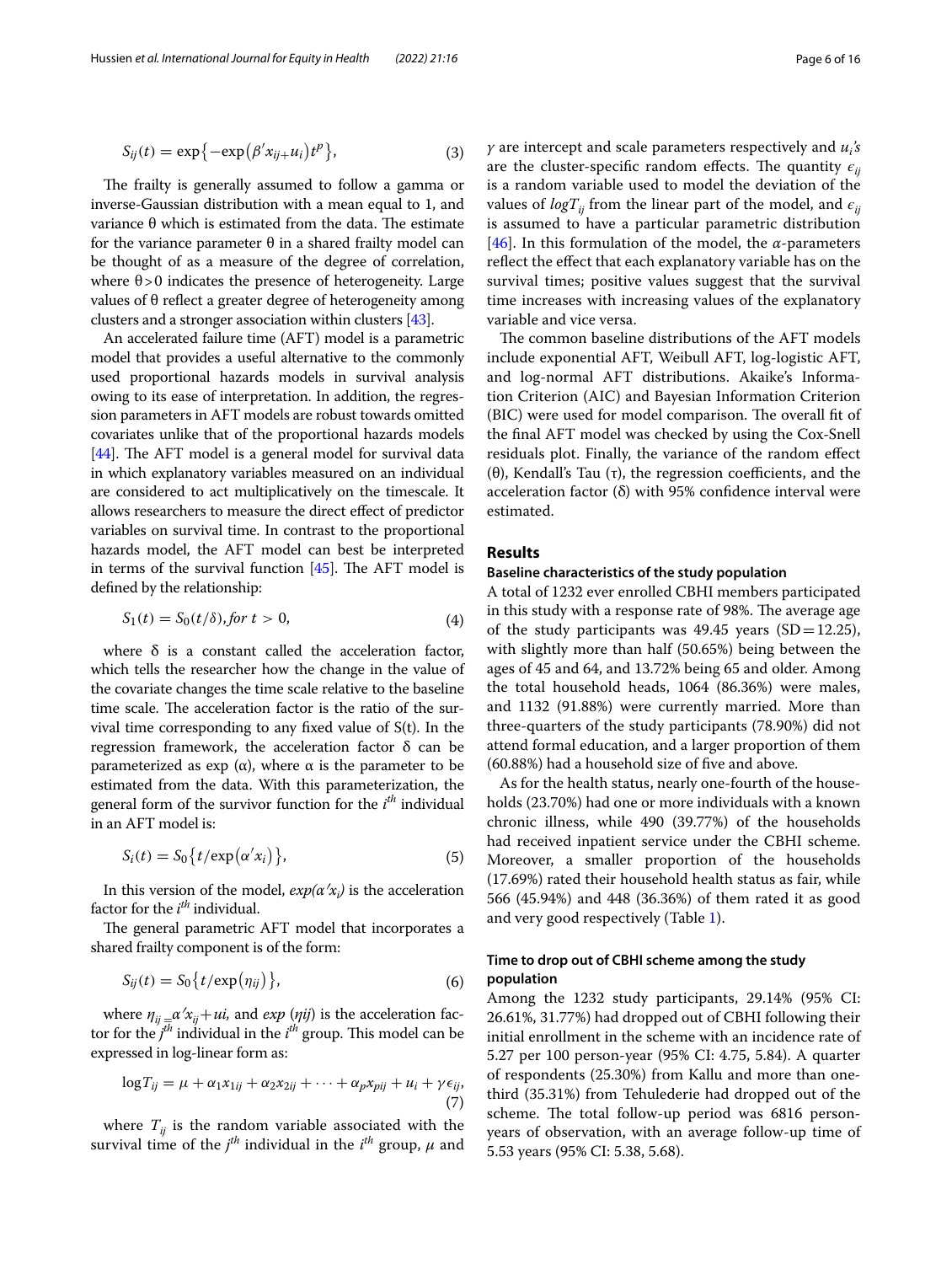<span id="page-6-0"></span>

|  |  |  |  |  |  | <b>Table 1</b> Characteristics of households ever enrolled in a CBHI scheme in two districts of Northeast Ethiopia |
|--|--|--|--|--|--|--------------------------------------------------------------------------------------------------------------------|
|--|--|--|--|--|--|--------------------------------------------------------------------------------------------------------------------|

| <b>Variables</b>                      | <b>Categories</b>       | <b>Renewals</b><br>/Censored, N(%) | <b>Dropouts</b><br>/Events, N(%) | <b>Total</b><br>$N(\% )$ |
|---------------------------------------|-------------------------|------------------------------------|----------------------------------|--------------------------|
| Age in years                          | $25 - 44$               | 319 (36.54)                        | 120 (33.43)                      | 439 (35.63)              |
|                                       | $45 - 64$               | 430 (49.26)                        | 194 (54.04)                      | 624 (50.65)              |
|                                       | $65+$                   | 124 (14.20)                        | 45 (12.53)                       | 169 (13.72)              |
| Gender                                | Male                    | 772 (88.43)                        | 292 (81.34)                      | 1,064 (86.36)            |
|                                       | Female                  | 101 (11.57)                        | 67 (18.66)                       | 168 (13.64)              |
| Marital status                        | Divorced or widowed     | 48 (5.50)                          | 52 (14.48)                       | 100(8.12)                |
|                                       | Married                 | 825 (94.50)                        | 307 (85.52)                      | 1,132 (91.88)            |
| <b>Educational status</b>             | No formal education     | 689 (78.92)                        | 283 (78.83)                      | 972 (78.90)              |
|                                       | Attend formal education | 184 (21.08)                        | 76 (21.17)                       | 260 (21.10)              |
| Household size                        | $<$ Five                | 323 (37.00)                        | 159 (44.29)                      | 482 (39.12)              |
|                                       | $\geq$ Five             | 550 (63.00)                        | 200 (55.71)                      | 750 (60.88)              |
| Wealth tertile                        | Lowest                  | 271 (31.04)                        | 139 (38.72)                      | 410 (33.28)              |
|                                       | Medium                  | 294 (33.68)                        | 117 (32.59)                      | 411 (33.36)              |
|                                       | Highest                 | 308 (35.28)                        | 103 (28.69)                      | 411 (33.36)              |
| Participation in a Safety net program | No                      | 743 (85.11)                        | 318 (88.58)                      | 1,061 (86.12)            |
|                                       | Yes                     | 130 (14.89)                        | 41 (11.42)                       | 171 (13.88)              |
| Self-rated health                     | Fair                    | 159 (18.21)                        | 59 (16.43)                       | 218 (17.69)              |
|                                       | Good                    | 408 (46.74)                        | 158 (44.01)                      | 566 (45.94)              |
|                                       | Very good               | 306 (35.05)                        | 142 (39.55)                      | 448 (36.36)              |
| Chronic illness                       | No                      | 642 (73.54)                        | 298 (83.00)                      | 940 (76.30)              |
|                                       | Yes                     | 231 (26.46)                        | 61 (17.00)                       | 292 (23.70)              |
| Hospitalization                       | <b>No</b>               | 488 (55.90)                        | 254 (70.75)                      | 742 (60.23)              |
|                                       | Yes                     | 385 (44.10)                        | 105 (29.25)                      | 490 (39.77)              |
| Perceived quality of health care      | Low                     | 283 (32.42)                        | 133 (37.05)                      | 416 (33.77)              |
|                                       | Medium                  | 292 (33.45)                        | 115 (32.03)                      | 407 (33.04)              |
|                                       | Haigh                   | 298 (34.14)                        | 111 (30.92)                      | 409 (33.20)              |
| Value towards solidarity              | Low                     | 283 (32.42)                        | 137 (38.16)                      | 420 (34.09)              |
|                                       | Medium                  | 382 (43.76)                        | 140 (39.00)                      | 522 (42.37)              |
|                                       | Haigh                   | 208 (23.82)                        | 82 (22.84)                       | 290 (23.54)              |
| Perceived risk protection             | Low                     | 256 (29.32)                        | 157 (43.73)                      | 413 (33.52)              |
|                                       | Medium                  | 201 (23.02)                        | 83 (23.12)                       | 284 (23.05)              |
|                                       | Haigh                   | 416 (47.65)                        | 119 (33.15)                      | 535 (43.43)              |
| Trust in scheme                       | Low                     | 245 (28.06)                        | 159 (44.29)                      | 404 (32.79)              |
|                                       | Medium                  | 287 (32.88)                        | 124 (34.54)                      | 411 (33.36)              |
|                                       | Haigh                   | 341 (39.06)                        | 76 (21.17)                       | 417 (33.85)              |
| <b>District</b>                       | Tehulederie             | 306 (64.69)                        | 167 (35.31)                      | 473 (38.39)              |
|                                       | Kalu                    | 567 (74.70)                        | 192 (25.30)                      | 759 (61.61)              |
|                                       | <b>Total</b>            | 873 (70.86)                        | 359 (29.14)                      | 1,232 (100)              |

Kaplan–Meier estimates were used to plot the survival function for the time to drop out of CBHI. As shown in Fig. [1,](#page-7-0) the probability of remaining in the scheme beyond 10 years was 59.6%. The median survival time was not reached, because more than 50% of the study participants remained in the scheme beyond the follow-up time.

To describe how the time to drop out of CBHI was distributed by diferent variables, Kaplan–Meier curves were plotted for selected variables that were signifcant at p-value <  $0.05$  based on the log-rank test (Fig. [3\)](#page-9-0). For the frst 10 months after initial enrollment, the survival curves for respondents who were male, and married were consistently above those who were female and divorced or widowed. There exists also a clear difference in the survival curve of households having a chronic illness and those who had received inpatient service under CBHI compared to their reference groups, both of which prolong the time to drop out. Similarly, the survival curves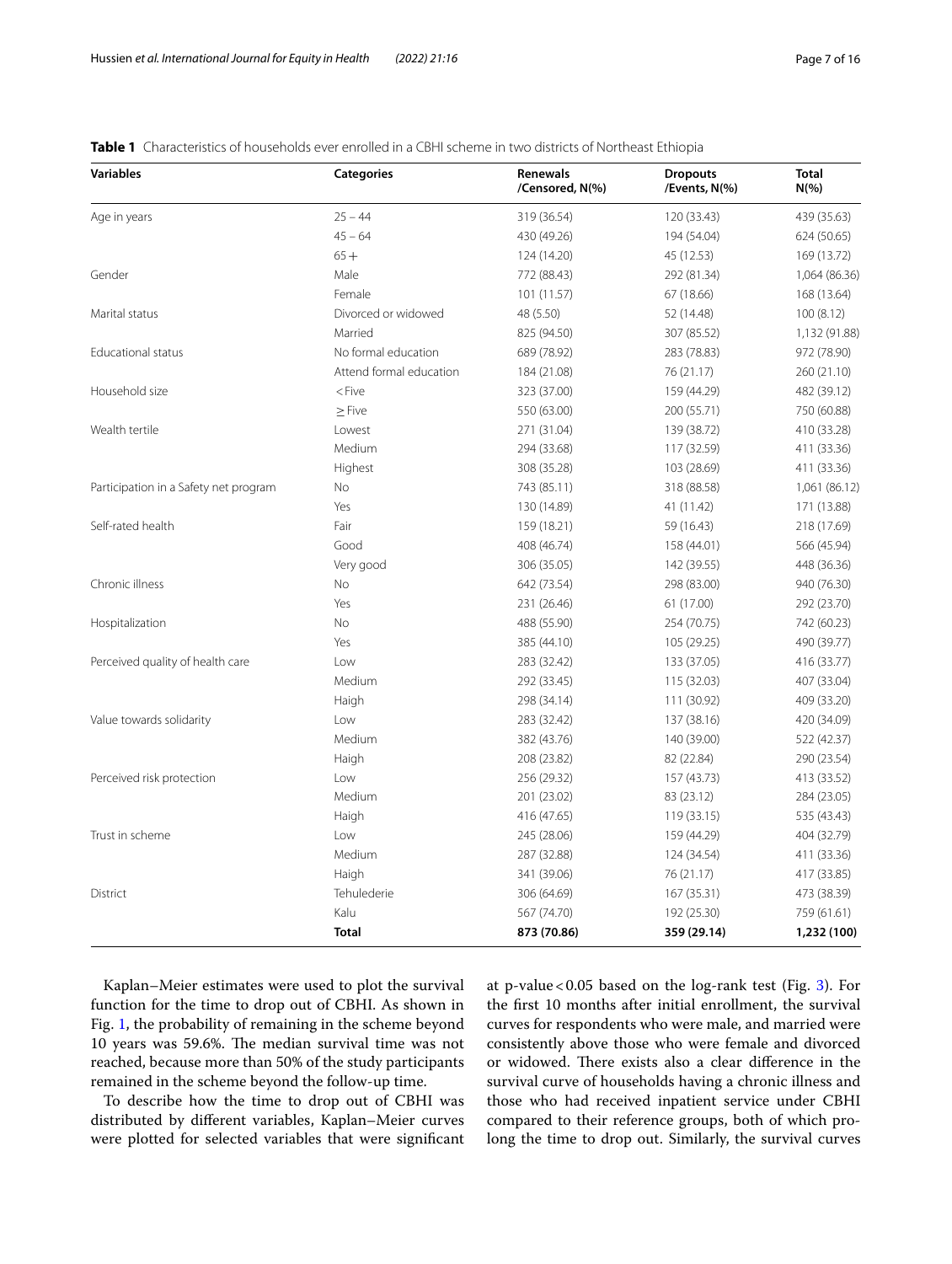

<span id="page-7-0"></span>for respondents who had a high-level perception on the quality of health care and the risk protection ability of the scheme, and who had high-level trust in the scheme were above their counterparts.

# **Model selection**

Multivariable AFT models of exponential, Weibull, lognormal, and loglogistic baseline hazard functions were ftted by considering both the gamma and inverse-Gaussian frailty distributions. The Weibull AFT inverse-Gaussian shared frailty model, which had a minimum AIC and BIC values was the preferred model to analyze the data. The AIC and BIC values of the different parametric AFT models with gamma and inverse-Gaussian shared frailty distributions are displayed in Table [2.](#page-7-1)

The four parametric AFT baseline distributions with Gamma and inverse-Gaussian frailty distributions were fitted by using *kebele* as a frailty component. The frailty efect was statistically signifcant for all the parametric survival AFT models, both in the null and full models. The frailty in the final model is assumed to follow an inverse-Gaussian distribution with a mean of 1 and a variance equal to theta  $(θ)$ . The variance of the random effect  $(\theta = 0)$  would mean that the frailty component does not contribute to the model. The estimated variability (heterogeneity) in the population of clusters (*kebeles*) using the Weibull inverse-Gaussian shared

<span id="page-7-1"></span>

| <b>Baseline distribution</b> | <b>Frailty distribution</b> | <b>AIC</b> | <b>BIC</b> | Variance $(\theta)$ | p-value of<br>LR test of<br>$\theta = 0$ |
|------------------------------|-----------------------------|------------|------------|---------------------|------------------------------------------|
| Exponential                  | Gamma                       | 1858.14    | 1945.11    | 0.080               | < 0.001                                  |
|                              | Inverse-Gaussian            | 1857.50    | 1944.48    | 0.084               | < 0.001                                  |
| Weibull                      | Gamma                       | 1779.42    | 1871.52    | 0.117               | < 0.001                                  |
|                              | Inverse-Gaussian            | 1779.13    | 1871.23    | 0.126               | < 0.001                                  |
| Lognormal                    | Gamma                       | 1787.85    | 1879.94    | 0.101               | < 0.001                                  |
|                              | Inverse-Gaussian            | 1787.45    | 1879.55    | 0.106               | < 0.001                                  |
| Loglogistic                  | Gamma                       | 1785.84    | 1877.93    | 0.107               | < 0.001                                  |
|                              | Inverse-Gaussian            | 1785.37    | 1877.46    | 0.112               | < 0.001                                  |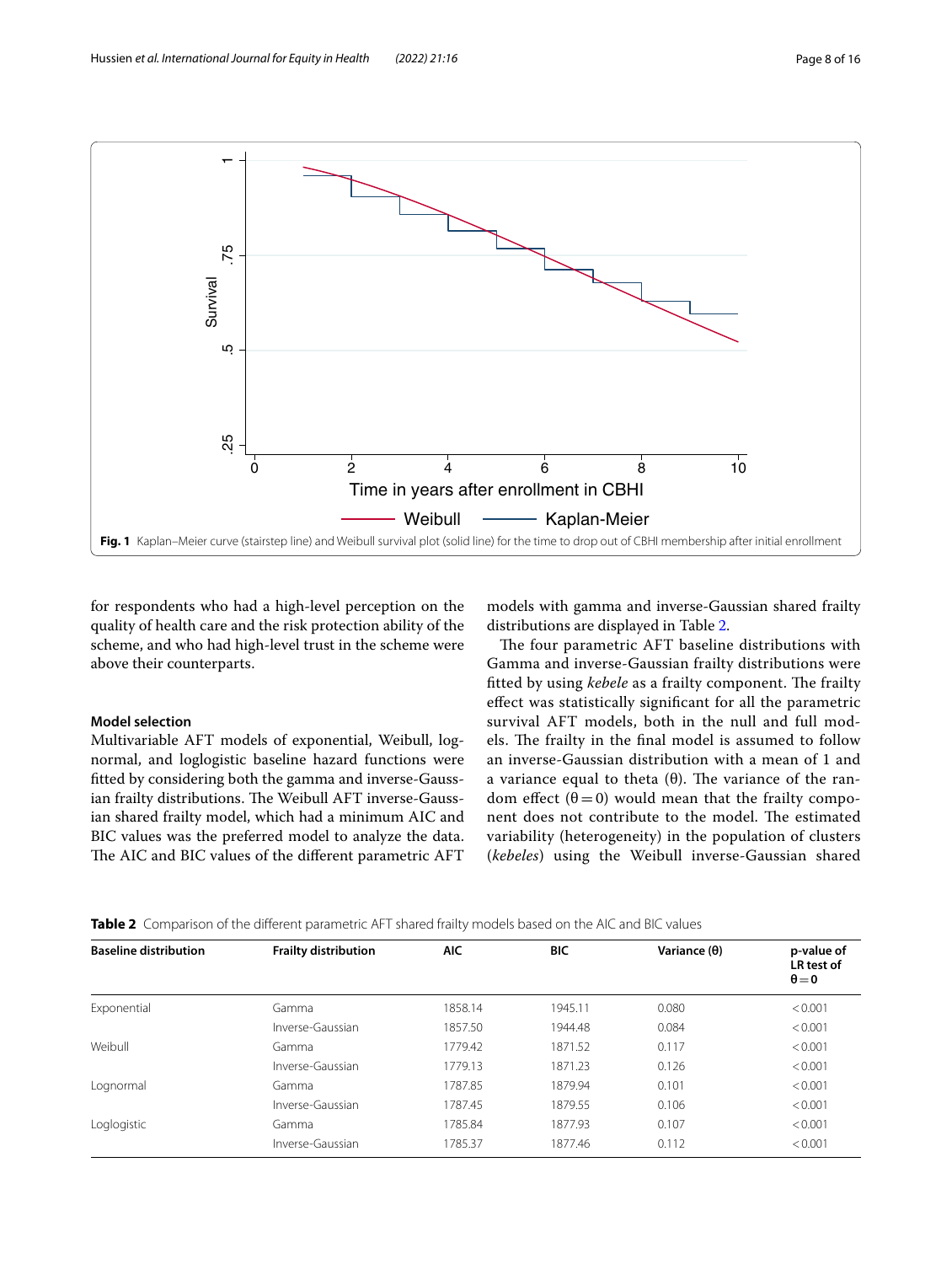

<span id="page-8-0"></span>frailty model was 0.126, which means that 12.6% of the variation in the time to drop out was accounted for unobservable cluster-level factors. The likelihood ratio test that assumes a variance of frailty  $\theta = 0$  resulted in a highly statistically significant p-value of  $< 0.001$ , indicating that the frailty component has a signifcant contribution to the model and that there is an intracluster correlation. The estimated value of the variance of the frailty in the null model was 0.161. The associated Kendall's tau  $(τ)$ , which measures the intra-cluster dependence was estimated to be 0.075 and 0.059 for the null and full models respectively. The value of the shape parameter in the Weibull inverse-Gaussian shared frailty model was greater than unity ( $\rho$  = 1.573, its p-value < 0.001), which indicates that the hazard increases to a maximum point and then decreases over time, resulting in a unimodal hazard function which is due to the frailty efect [[43](#page-14-35)].

The goodness of fit of the final model was checked using the Cox–Snell residuals plot. The Cox-Snell residuals plot of the Weibull AFT inverse-Gaussian frailty model was closer to the 45-degree straight line, with a slight deviation in the right tail, suggesting that the model well-ftted the time to drop out data (Fig. [2\)](#page-8-0). Some variability is expected at the 45-degree straight line, especially in the right tail, although we have a wellfitting model. This deviation was due to reduced effective sample size caused by earlier dropouts [[47](#page-14-39)].

# **Analytical results of the Weibull AFT inverse-Gaussian shared frailty model**

Based on the values of the AIC and BIC, and variance of the frailty efect, the Weibull inverse-Gaussian shared frailty model was selected as the preferred parametric survival model to analyze the data. Variables with a p-value of<0.20 in the univariate analysis of the Weibull inverse-Gaussian shared frailty model were included in the multivariable analysis.

If the hierarchical nature of the data was not taken into account while doing the univariate and multivariable analysis of the survival models, it makes sense to perform a separate analysis for each district. However, because the frailty survival model takes cluster (sub-district) level characteristics into account, we analyze it by combining data from the two districts.

In the univariate analysis, age, gender, and marital status of the household head; household size; self-rated health status; the presence of chronic illness in the household; history of hospitalization under the scheme; perceived quality of health care; perceived risk protection; and trust in the scheme were signifcantly associated with time to drop out at p-value < 0.05, while the educational status of the household head, wealth tertile, participation in a safety net program and value towards solidarity were not statistically significant at  $p$ -value < 0.20. After fitting the multivariable inverse-Gaussian shared frailty model, the Weibull distributions of selected variables were plotted over the respective Kaplan–Meier curves to show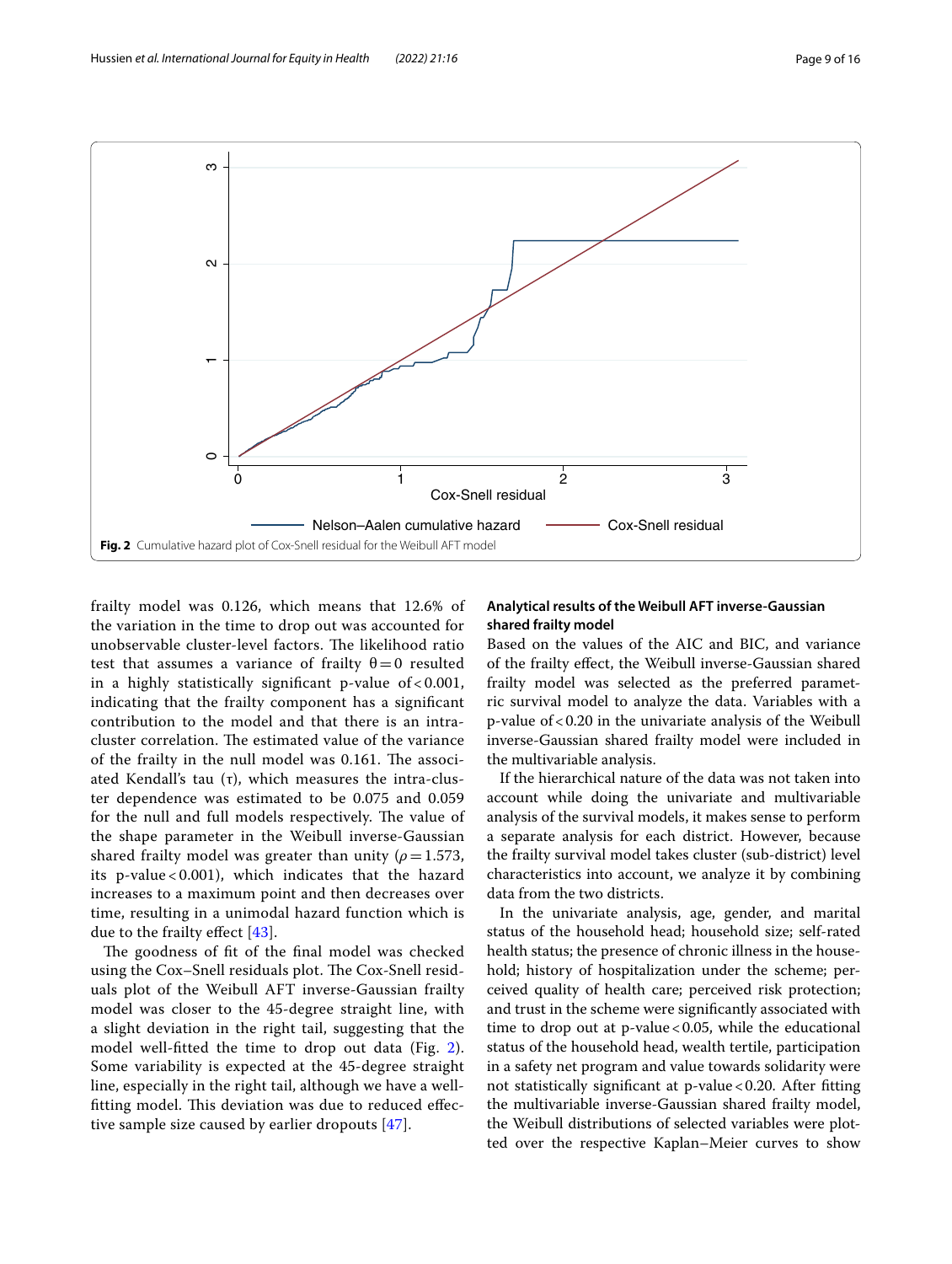how well the estimated Weibull survival plots ftted the data (Fig. [3\)](#page-9-0).

After adjusting for other independent variables, and keeping households in the same cluster, all variables included in the multivariable analysis were signifcantly associated with the time to drop out of the CBHI scheme at 95% confdence level, except age, gender, and self-rated health status (Table [3\)](#page-10-0). Accordingly, the time to drop out for married household heads was increased by a factor of 1.610 compared to their counterparts of divorced or widowed household heads ( $\delta$  = 1.610; 95% CI: 1.216, 2.130). Scheme members having larger household sizes adhere to the scheme longer compared to those having smaller household sizes with an

<span id="page-9-0"></span>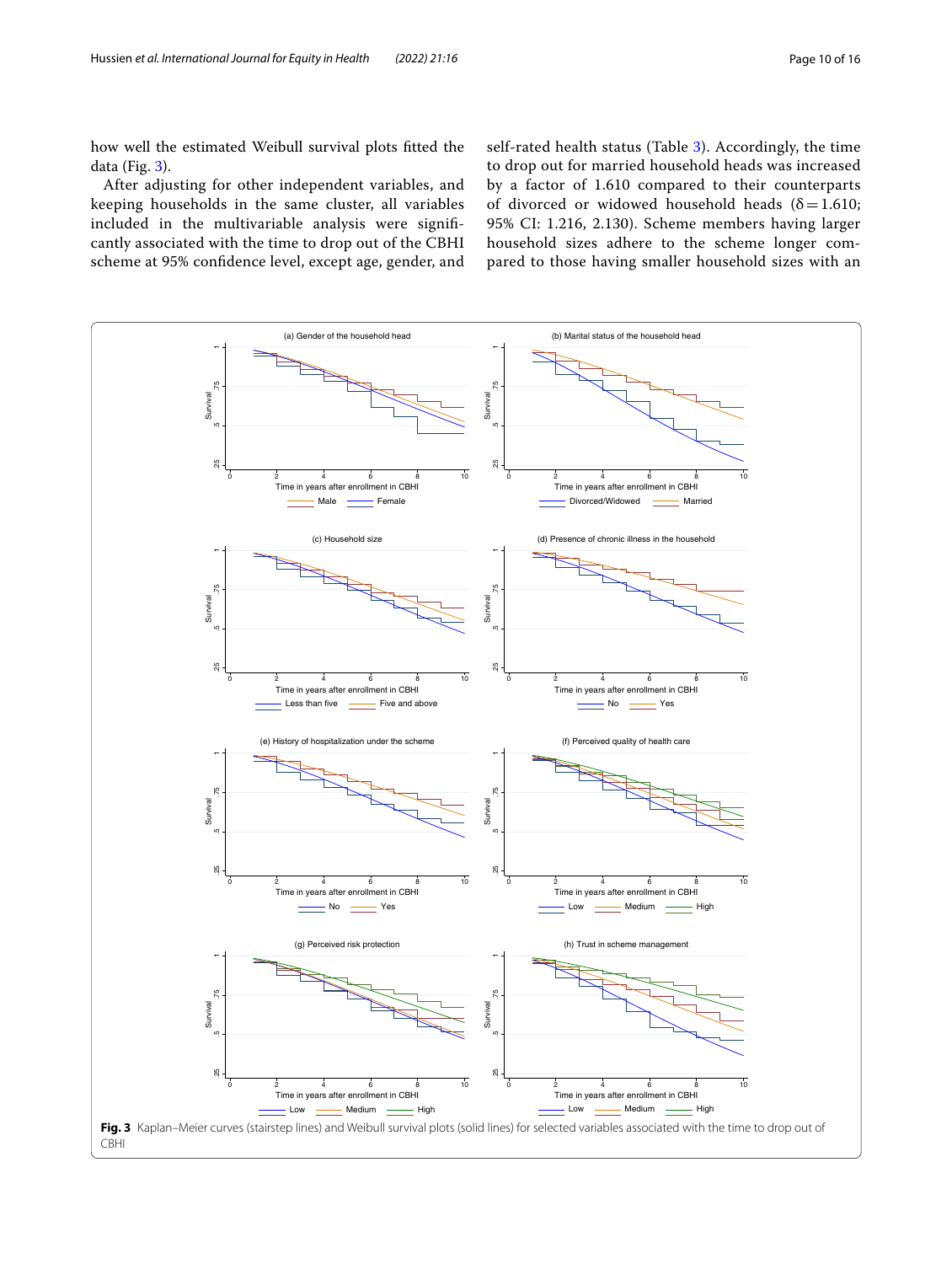| <b>Variables</b> | <b>Categories</b> |                                         | Coef     | S.E   |                                 | δ     | p-value | 95% CI for δ   |
|------------------|-------------------|-----------------------------------------|----------|-------|---------------------------------|-------|---------|----------------|
| Intercept        |                   |                                         | 1.356    | 0.205 |                                 | 3.879 | 0.000   | (2.598, 5.793) |
| Age in years     | $25 - 44$         |                                         | ref      |       |                                 |       |         |                |
|                  | $45 - 64$         |                                         | $-0.014$ | 0.076 |                                 | 0.986 | 0.850   | (0.849, 1.145) |
|                  | $65+$             |                                         | 0.172    | 0.119 |                                 | 1.188 | 0.148   | (0.941, 1.501) |
| Gender           | Male              |                                         | ref      |       |                                 |       |         |                |
|                  | Female            |                                         | $-0.063$ | 0.124 |                                 | 0.939 | 0.611   | (0.735, 1.198) |
| Marital status   | Divorced/widowed  |                                         | ref      |       |                                 |       |         |                |
|                  | Married           |                                         | 0.476    | 0.143 |                                 | 1.610 | 0.001   | (1.216, 2.130) |
| Household size   | Smaller $(< 5)$   |                                         | ref      |       |                                 |       |         |                |
|                  | Larger $(\geq 5)$ |                                         | 0.155    | 0.072 |                                 | 1.168 | 0.032   | (1.013, 1.346) |
| Self-rated       | Fair              |                                         | ref      |       |                                 |       |         |                |
| health           | Good              |                                         | 0.037    | 0.108 |                                 | 1.037 | 0.736   | (0.839, 1.282) |
|                  | Very good         |                                         | $-0.081$ | 0.113 |                                 | 0.922 | 0.471   | (0.739, 1.150) |
| Chronic illness  | <b>No</b>         |                                         | ref      |       |                                 |       |         |                |
|                  | Yes               |                                         | 0.353    | 0.102 |                                 | 1.424 | 0.001   | (1.165, 1.740) |
| Hospitalization  | No                |                                         | ref      |       |                                 |       |         |                |
|                  | Yes               |                                         | 0.267    | 0.080 |                                 | 1.306 | 0.001   | (1.118, 1.527) |
| Perceived qual-  | Low               |                                         | ref      |       |                                 |       |         |                |
| ity of health    | Medium            |                                         | 0.127    | 0.085 |                                 | 1.135 | 0.135   | (0.961, 1.340) |
| care             | Haigh             |                                         | 0.279    | 0.093 |                                 | 1.322 | 0.003   | (1.100, 1.587) |
| Perceived risk   | Low               |                                         | ref      |       |                                 |       |         |                |
| protection       | Medium            |                                         | 0.030    | 0.094 |                                 | 1.031 | 0.748   | (0.857, 1.240) |
|                  | Haigh             |                                         | 0.197    | 0.087 |                                 | 1.218 | 0.023   | (1.027, 1.444) |
| Trust in         | Low               |                                         | ref      |       |                                 |       |         |                |
| scheme           | Medium            |                                         | 0.274    | 0.088 |                                 | 1.315 | 0.002   | (1.107, 1.563) |
|                  | Haigh             |                                         | 0.549    | 0.098 |                                 | 1.731 | 0.000   | (1.428, 2.098) |
|                  |                   | $\ln$ ( $\rho$ ) = 0.453 ( $p$ < 0.001) |          |       | $y = 0.636$ (S.E = 0.028)       |       |         |                |
|                  |                   | $\rho = 1.573$ (S.E = 0.069)            |          |       | $\tau = 0.059$                  |       |         |                |
|                  |                   | $\theta = 0.126$ (S.E = 0.066)          |          |       | $AIC = 1779.13$ , BIC = 1871.23 |       |         |                |

<span id="page-10-0"></span>

|  | <b>Table 3</b> Multivariable analysis using the Weibull inverse-Gaussian shared frailty model on predictors of time to drop out |  |  |  |  |  |  |
|--|---------------------------------------------------------------------------------------------------------------------------------|--|--|--|--|--|--|
|--|---------------------------------------------------------------------------------------------------------------------------------|--|--|--|--|--|--|

*CI* Confidence Interval, *coef* regression coefficient, *S.E* Standard error; *δ* Acceleration Factor, *ρ* Shape parameter, *γ* Scale parameter, *γ* = 1/ρ; θ - Variance of the random efect, *τ* Kendall's tau, τ=θ/θ+2, where τ=ϵ (0, 1), *ref* reference category; *AIC* Akaike's Information Criterion, *BIC* Bayesian information criterion

acceleration factor of 1.168 (δ=1.168; 95% CI: 1.013, 1.346).

The time to drop out for scheme members who had a known chronic illness increased signifcantly by an acceleration factor of 1.424 (δ = 1.424; 95% CI: 1.165, 1.740). This shows that years of membership adherence for households who had a chronic illness in their household was extended by 42.4% compared to those without a chronic illness. Similarly, the time to drop out for households who had received inpatient service under the scheme was estimated to be 1.306 times that of households who did not receive inpatient service  $(\delta=1.306; 95\% \text{ CI: } 1.118, 1.527).$ 

The time to drop out for scheme members who rated the quality of health care as high was estimated to be 1.322 times that of households who rated it as low  $(\delta = 1.322; 95\% \text{ CI: } 1.100, 1.587)$ . The time to drop out for scheme members who had a high-level perception on the risk protection ability of the scheme was estimated to be 1.218 times that of households who had low-level perception  $(δ=1.218; 95% CI: 1.027, 1.444)$ . Likewise, the time to drop out for scheme members who had medium and high-level trust in the scheme is extended by 31.5% and 73.1%, respectively compared to those who had low-level trust in the scheme ( $\delta$  = 1.315; 95% CI: 1.107, 1.563) and  $(\delta = 1.731; 95\% \text{ CI: } 1.428,$ 2.098), indicating higher adherence to the scheme.

# **Discussions**

Although there are a handful of studies that investigated the factors that infuence membership renewal (dropout), none of these consider the time to drop out among scheme members. Most of these studies also measure membership dropout rates after a few years of scheme implementation. In contrast to most previous studies,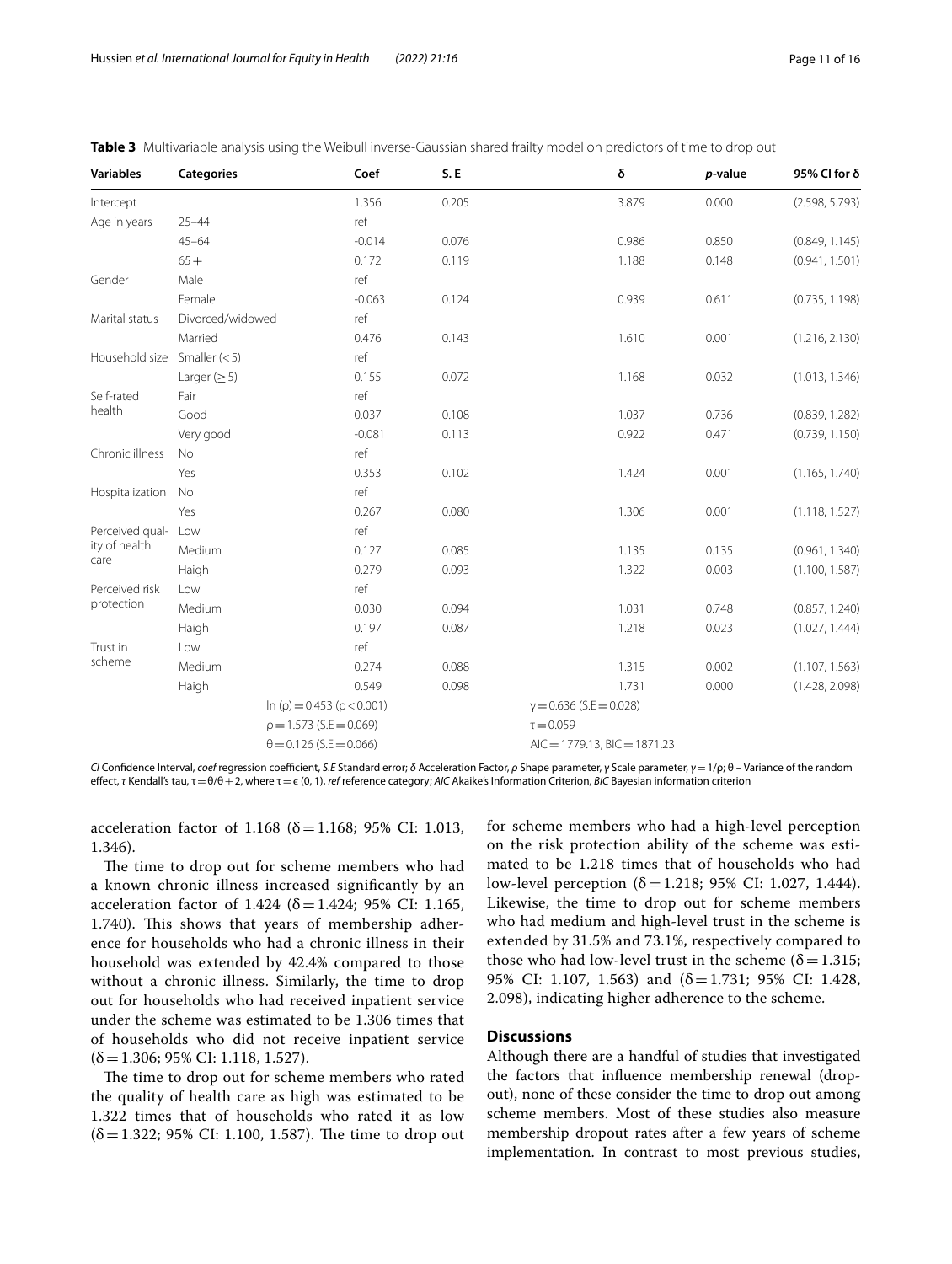our study attempted to elaborate on the factors that are associated with continued adherence (time to drop out) among CBHI members with a 10-year follow-up period. Moreover, this study considered the efect of unobserved cluster-level variables that determine continued membership adherence.

After adjusting for other independent variables, and keeping households in the same cluster, results of the multivariable regression analysis revealed a number of factors associated with the time to drop out of CBHI. Accordingly, married household heads adhere to the scheme longer compared to their counterparts of divorced or widowed household heads. This finding is consistent with a study in Ghana, where married respondents were more likely to renew their health insurance  $[21]$  $[21]$ . This could be because married heads of households might have a higher ability to pay for health insurance since marital status has a positive correlation with economic status [\[48](#page-14-40)]. Contrary to this, another study in Ghana reported that married migrant head porters were signifcantly less likely to renew their membership than single migrant head porters  $[22]$  $[22]$ . The difference might be attributed to a diference in the study population and scheme design. In the latter study, the study participants were female migrant head porters who were enrolled in the scheme free of charge.

This study found that household size had a positive effect on prolonging the time to drop out of CBHI. The larger the household, the higher the probability of maintaining membership in the scheme. It seems that household size had a localized efect on membership renewal. Diferent studies reported conficting evidence on the association between household size and renewal decisions. One study in Ethiopia found that larger households were more likely than relatively smaller households to extend their policy  $[19]$  $[19]$ . This finding is also corroborated by a systematic review which showed that household size was a facilitator of renewal decisions  $[49]$  $[49]$ . This might be because larger household sizes are prone to higher out-of-pocket health care expenditures [[50\]](#page-14-42). Riskaverse households with larger family sizes might prefer to maintain insurance membership to avoid the risk of catastrophic expenditures.

Contradiction to our fnding, other studies conducted elsewhere reported a negative correlation between household size and renewal decision [\[17,](#page-14-9) [22](#page-14-22), [35](#page-14-27)]. It could be argued that the subscription fees in the schemes investigated by the later studies were levied according to the size of the household, which resulted in a higher premium for larger households. This in turn might be a barrier to maintaining their membership. That was not the case in the Ethiopian context until the time of this study, where all households with a household size of fve or less contribute the same premium (\$8.8800 per year) with an addition of only \$1.2686 and \$2.5371 for the next two levels of contributions for January 2021 renewal period. Although enrollment was set at the household level to limit adverse selection [[18](#page-14-10)], it appears that the premium design in the context of this study creates some other form of adverse selection by retaining relatively larger households that are at higher risk of health care expenditure. Another explanation is the possibility of partial enrollment (enrolling only at-risk individuals like children, elders, and those with illness experiences) to avoid additional payment for a family size larger than five [\[51](#page-14-43)]. Further research is recommended to explore this problem, preferably with a qualitative approach. This finding provides lessons for policymakers to devise strategies to attract small size households and minimize potential partial enrollment, which in part can address the problem of adverse selection.

The households' chronic illness experiences also influence the decision to remain in the scheme. The membership duration for those who had a family member with chronic illness in the household was extended signifcantly compared to those without chronic illness. This fnding complements what has already been found in the literature on the link between the presence of chronic illness in the family and renewal decisions  $[18, 24, 26]$  $[18, 24, 26]$  $[18, 24, 26]$  $[18, 24, 26]$  $[18, 24, 26]$  $[18, 24, 26]$  $[18, 24, 26]$ . The result mainly indicates the possible existence of adverse selection, which is a common event in schemes where membership is voluntary and contributions are inde-pendent of individual health risks [[52\]](#page-14-44). This phenomenon has two implications that are worth discussing here. From the equity point of view, CBHI is promoting health care access to high-risk subsistence farmers who otherwise would be forced to catastrophic health expenditure or exposed to an increased risk of severe complications for those who forgo treatment due to inability to cover the cost of health care. The second insight is from the scheme's performance and sustainability perspective. The result points out that the scheme is unable to retain healthy scheme members which raises concerns about the risk profle of members remaining in the scheme. The insurance pool would be left with high-risk individuals who had higher health care needs, for which the premium is insufficient to cover total claims, which in turn could hamper the fnancial sustainability of the scheme [[53\]](#page-14-45).

This study verified that hospitalization, which is both an illness and service utilization indicator, was positively associated with the time to drop out of CBHI. Receiving inpatient service (hospitalization) under CBHI coverage motivates households to extend their membership. A possible explanation for this fnding is that those who have been hospitalized under the coverage of the scheme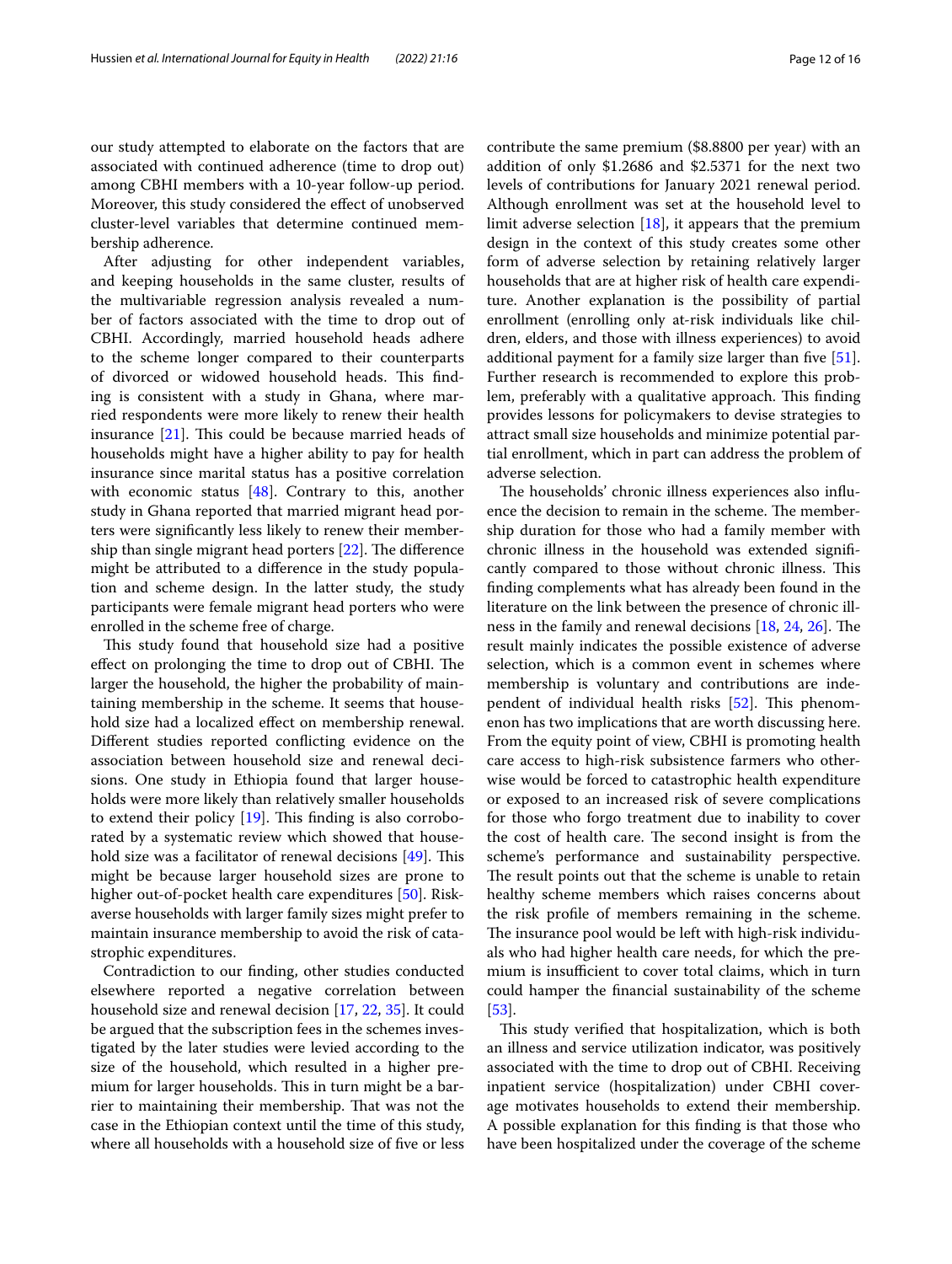might have enjoyed the beneft of health insurance more than others. They might have received advanced health care that would have cost them excess money or was beyond their ability to cover its cost. Through their experience, they might have the opportunity to learn and understand the basic principles underlying health insurance. Earlier work in India reported that hospitalization under the scheme was negatively associated with renewal probability  $[14]$  $[14]$ . The authors argue that the possible reasons could be the poor quality of health care and the negative claims experience faced by scheme members. Scheme managers need to devise mechanisms to maximize the beneft of CBHI to retain their members.

The perception that health care is of good quality is an important enabler of continued membership adherence. Household heads who rated the quality of health care as high adhere to the scheme longer compared to those who rated it as low. The result confirmed that health care quality is an important consideration in the household's decision to remain as a scheme member. This is consistent with the existing literature [\[19,](#page-14-11) [23–](#page-14-28)[25\]](#page-14-23), although different indicators have been used to measure health care quality. Qualitative studies have also documented diferent issues linked to the quality of health care as impor-tant barriers for membership adherence [\[15](#page-14-7), [54](#page-15-0)[–58](#page-15-1)]. This fnding is not surprising, as the quality of health care is central to the success of any community-based and micro health insurance initiatives aimed at achieving universal health coverage [\[5](#page-13-4), [59,](#page-15-2) [60](#page-15-3)]. If the health facilities fail to provide high-quality services, the insured will lose trust in the service provider and the insurance plan and will opt for other care alternatives outside the system [\[61](#page-15-4)]. Therefore, members will be unlikely to maintain their subscriptions  $[49, 62]$  $[49, 62]$  $[49, 62]$  $[49, 62]$ . This is an important area of intervention that policymakers and other relevant stakeholders should focus on to retain CBHI members and assure the sustainability of the scheme. It might be linked to the respondents' perception of the ability of CBHI to protect them from fnancial risks and their trust in the scheme.

In the regression analysis, the household head's perception on the ability of CBHI to protect its members from fnancial risks was signifcantly associated with continued membership adherence. Households who had a high-level perception on the risk protection ability of the scheme had a higher survival probability compared to those with low-level perceptions. One of the primary purposes of universal health coverage targeted eforts, including health insurance initiatives is to abolish the requirements to pay directly at the time of health service utilization  $[1, 63]$  $[1, 63]$  $[1, 63]$ . This can be achieved through prepayment and pooling approaches that generate stable and sufficient funds for health, which enable contracted health facilities to provide uninterrupted services [[64\]](#page-15-7). Once members of the scheme paid the premium, they would expect to receive health care without the need to pay at the time of receiving health care. If they are required to pay at the time of health service utilization, they might lose their confdence in the scheme and decide to cancel their policy.

Results from this study also indicated that the household head's trust in the scheme played an important role in extending the time to drop out among scheme members. Policyholders who had medium and high-level trust in the scheme had longer adherence to the scheme compared to those who had low-level trust. This means that subscribers who believe the scheme does good for the community; the scheme will pay for everything it is supposed to, even really expensive treatments; the scheme staff are completely honest and reliable, and the staff care about their health just as much or more than they do; remain long in the scheme compared to their counterparts. Our fnding is in line with results from prior studies which showed that trust in the scheme was a signifcant enabler of membership adherence [\[19,](#page-14-11) [25](#page-14-23), [37](#page-14-29)]. This finding is also supported by findings of meta-analysis and systematic reviews which revealed that trust in insurance schemes was a facilitator of renewal decisions [[49\]](#page-14-41).

One fascinating issue in our study is the role of the wealth index, which showed no signifcant correlation with the time to drop out of CBHI. The results of the existing literature showed that the socio-economic status of households was signifcantly linked to membership renewal decisions, regardless of whether it was measured in terms of asset category, expenditure, or income. Households with higher economic status were more likely to renew their policy compared to those with lower economic status  $[13, 14, 17, 22, 26, 34]$  $[13, 14, 17, 22, 26, 34]$  $[13, 14, 17, 22, 26, 34]$  $[13, 14, 17, 22, 26, 34]$  $[13, 14, 17, 22, 26, 34]$  $[13, 14, 17, 22, 26, 34]$  $[13, 14, 17, 22, 26, 34]$  $[13, 14, 17, 22, 26, 34]$  $[13, 14, 17, 22, 26, 34]$  $[13, 14, 17, 22, 26, 34]$  $[13, 14, 17, 22, 26, 34]$  $[13, 14, 17, 22, 26, 34]$ . This diference might be linked to the study population and premium afordability. Our study excludes indigents that are fee waiver benefciaries, which otherwise could not adhere to the scheme membership if they were made to pay the premium. A prior study in Ethiopia stated that the bulk of households were able to aford the premium  $[18]$  $[18]$ , which might be in part due to deliberate government efforts to provide a fee waiver for the poorest segments of the population. Another study documented that level of premium afordability was not signifcantly associated with dropout decisions [\[19](#page-14-11)]. A household's ability to afford the scheme is a function of its economic status. As long as premium afordability is not the concern of the population, the economic status of the household might not have a role in infuencing continued membership adherence. In line with our fnding, recent work in Ethiopia reported that there was no signifcant link between the wealth index and policy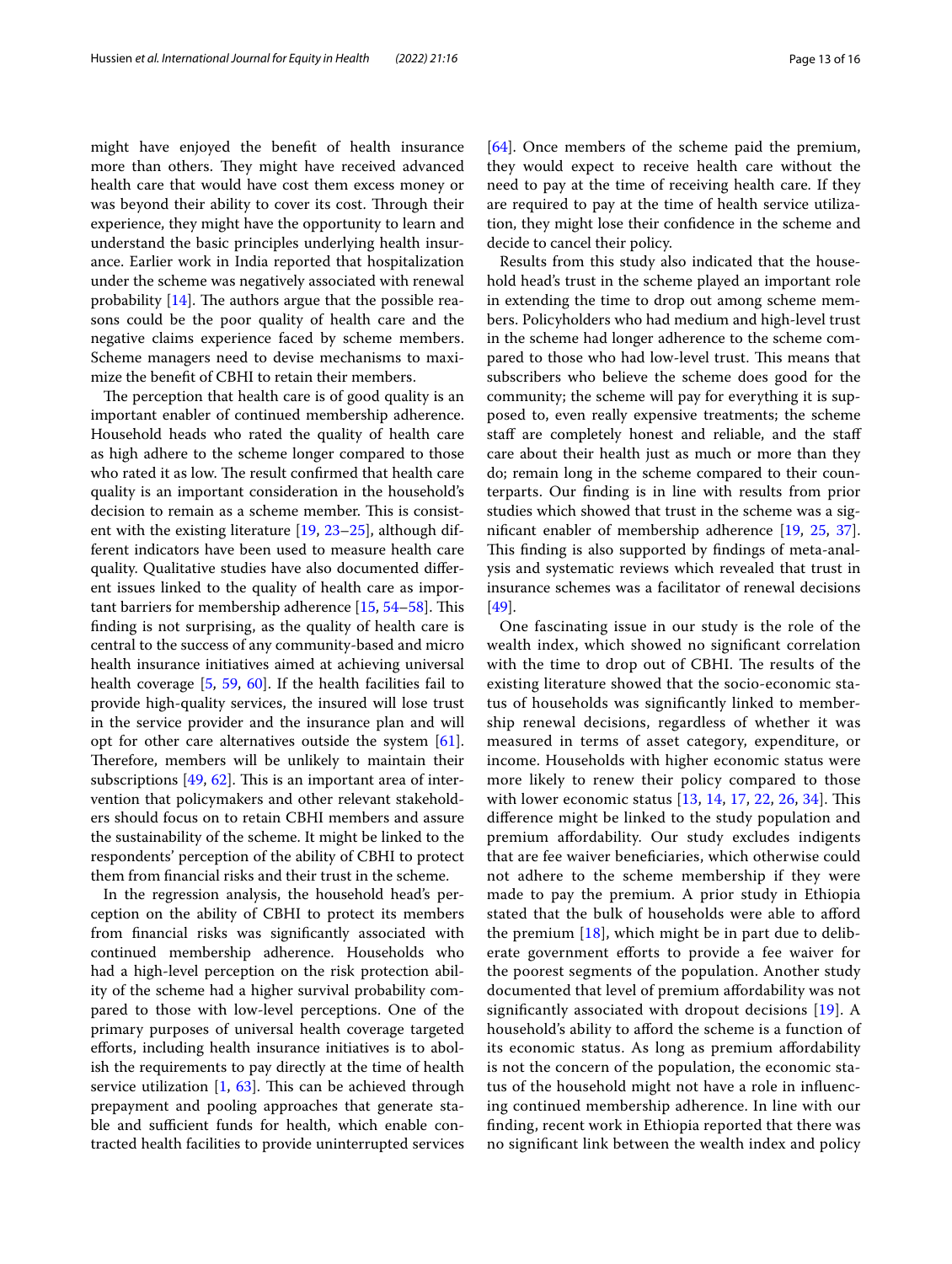renewal  $[19]$  $[19]$ . This finding implies the role of providing fee waivers for indigents in assuring the equity goal of universal health coverage. To sum up, the fndings of this study on some of the predictors of time to drop out are consistent with the literature, whereas for some other predictors it contradicts with studies conducted in other countries. It could be understood that the study setting, including the scheme design (premium afordability, level of premium contribution per household size, and fee waiver policy) and the study population, which includes only paying scheme members, had an important bearing on the observed discrepancy.

Despite the study provides useful insights into CBHI and other voluntary insurance schemes, it is not without limitations. The study might be prone to recall bias in the measurement of the perceived quality of health care. Some respondents who had no recent visit to public health facilities, might not be as critical as those who had a recent visit experience. Second, the items set to measure value towards solidarity might also be subjected to social desirability bias, for which most respondents might rate the items higher than their true feelings which could narrow the variation. Third, since the factors and the outcome of interest were measured at the same point in time, there exists the possibility of reverse causality.

# **Conclusions**

The presence of chronic illness in the family and household size were signifcant and positive predictors of the membership duration in CBHI, pointing out the existence of adverse selection. In the latter one, it appears the problem is related to the design of the premium which attracts larger households to the scheme. This indicates the need to reconsider the premium level in line with household size. Despite CBHI is enhancing health care access to its members particularly for highrisk individuals living with chronic conditions, it lacks the ability to protect them from fnancial hardships at the time of receiving health care. This implies that the scheme could not be able to generate adequate funds to satisfy the health care needs of its members. History of hospitalization under the scheme was a positive predictor of the time to drop out of CBHI, which implies that those who enjoyed the beneft of health insurance prefer to maintain their subscription. The findings of this study have implications for addressing issues related to health care quality. Unless scheme members are receiving good quality health care under the scheme, they might lose trust and develop a negative attitude towards the scheme.

#### **Abbreviations**

AFT: Accelerated Failure Time; AIC: Akaike's Information Criterion; BIC: Bayesian information criterion; CBHI: Community-Based Health Insurance; ODK: Open Data Kit; SD: Standard Deviation.

#### **Acknowledgements**

We would like to express our deepest gratitude to the health offices of Tehulederie and Kalu districts, health extension workers, and *kebele* leaders. We also extend our acknowledgment to data collectors, supervisors, and study participants.

#### **Authors' contributions**

MH conceptualized the study, designed the study, collected the data, analyzed and interpreted the data, and drafted the manuscript. MA and NBB contributed to survey design data collection and statistical analysis and reviewed the manuscript. All authors read and approved the fnal manuscript.

## **Funding**

Not applicable.

#### **Availability of data and material**

The datasets used and/or analyzed during the current study are available from the corresponding author on reasonable request.

#### **Declarations**

#### **Ethics approval and consent to participate**

Ethical approval was obtained from the Institutional Review Board (IRB) of College of Medicine and Health Science, Bahir Dar University with protocol number 001/2021. Before the interview, oral informed consent was secured from each study participant. Confdentiality was assured through collecting anonymous information and by informing the participants that personal identifers would not be revealed to a third party.

#### **Consent for publication**

Not applicable.

#### **Competing interests**

The authors declare that they have no competing interests.

#### **Author details**

<sup>1</sup> Department of Health Systems Management and Health Economics, School of Public Health, College of Medicine and Health Sciences, Bahir Dar University, Bahir Dar, Ethiopia. <sup>2</sup> Department of Environmental Health, School of Public Health, College of Medicine and Health Sciences, Bahir Dar University, Bahir Dar, Ethiopia. <sup>3</sup> Department of Health Policy and Management, Faculty of Public Health, Institute of Health, Jimma University, Jimma, Ethiopia.

#### Received: 27 September 2021 Accepted: 17 January 2022 Published online: 05 February 2022

#### **References**

- <span id="page-13-0"></span>1. World Health Organization. The world health report: health systems fnancing: the path to universal coverage. Geneva: World Health Organization; 2010.
- <span id="page-13-1"></span>2. Chu A, Kwon S, Cowley P. Health Financing Reforms for Moving towards Universal Health Coverage in the Western Pacifc Region. Health Syst Reform. 2019;5(1):32–47.
- <span id="page-13-2"></span>3. McIntyre D, Obse AG, Barasa EW, Ataguba JE. Challenges in Financing Universal Health Coverage in Sub-Saharan Africa. 2018.
- <span id="page-13-3"></span>4. Waelkens M-P, Soors W, Criel B. Community Health Insurance in Low- and Middle-Income Countries. Elsevier. 2017;2:82–92.
- <span id="page-13-4"></span>5. Kruk ME, Gage AD, Arsenault C, Jordan K, Leslie HH, Roder-DeWan S, et al. High-quality health systems in the Sustainable Development Goals era: time for a revolution. The Lancet. 2018;6(11):e1196–252.
- <span id="page-13-5"></span>6. ILO. Health Microinsurance Schemes: Monitoring and Evaluation Guide. Geneva: International Labour Organization; 2007.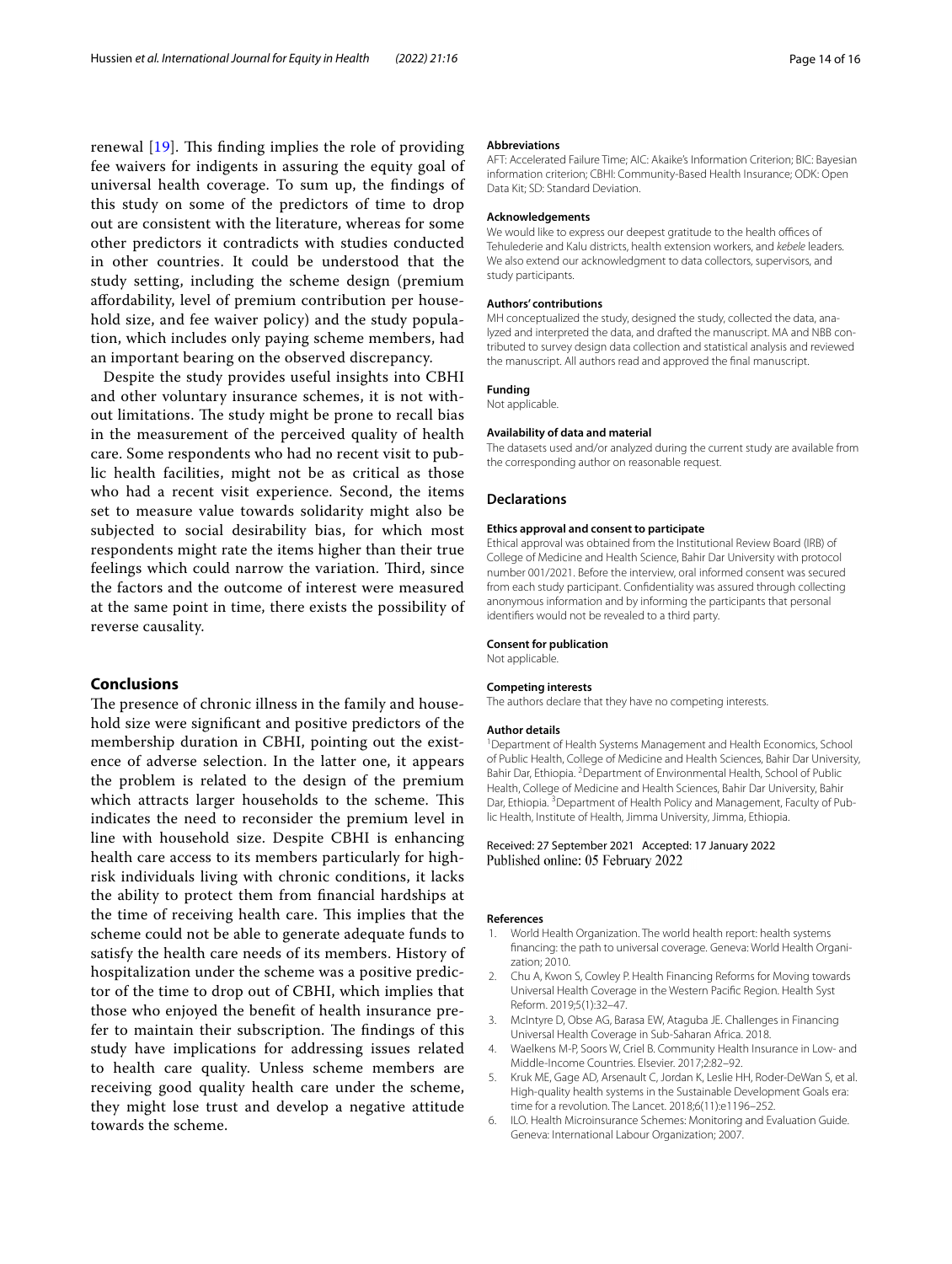- <span id="page-14-1"></span>7. Wipf J, Garand D. Performance Indicators for Microinsurance: A Handbook for Microinsurance Practitioners. 2nd ed. Luxembourg: ADA asbl; 2010.
- 8. Nsiah-Boateng E, Aikins M. Trends and characteristics of enrolment in the National Health Insurance Scheme in Ghana: a quantitative analysis of longitudinal data. Glob Health Res Policy. 2018;3:32.
- <span id="page-14-0"></span>9. Waelkens M-P, Coppieters Y, Laokri S, Criel B. An in-depth investigation of the causes of persistent low membership of community-based health insurance: a case study of the mutual health organisation of Dar Naim, Mauritania. BMC Health Serv Res. 2017;17(1):535.
- <span id="page-14-2"></span>10. Wang H, Otoo N, Dsane-Selby L. Ghana National Health Insurance Scheme: improving fnancial sustainability based on expenditure review. World Bank Studies. Washington, DC: World Bank; 2017.
- <span id="page-14-3"></span>11. Aggarwal A. Impact evaluation of India's "Yeshasvini" community-based health insurance programme. Health Econ. 2010;19(Suppl):5–35.
- <span id="page-14-4"></span>12. Umeh CA. Challenges toward achieving universal health coverage in Ghana, Kenya, Nigeria, and Tanzania. Int J Health Plann Manage. 2018;33(4):794–805.
- <span id="page-14-5"></span>13. Iqbal M, Chowdhury AH, Mahmood SS, Mia MN, Hanif SMA, Bhuiya A. Socioeconomic and programmatic determinants of renewal of membership in a voluntary micro health insurance scheme: evidence from Chakaria, Bangladesh. Glob Health Action. 2017;10(1):1287398.
- <span id="page-14-6"></span>14. Panda P, Chakraborty A, Raza W, Bedi AS. Renewing membership in three community-based health insurance schemes in rural India. Health Policy Plan. 2016;31(10):1433–44.
- <span id="page-14-7"></span>15. Atinga RA, Abiiro GA, Kuganab-Lem RB. Factors infuencing the decision to drop out of health insurance enrolment among urban slum dwellers in Ghana. Trop Med Int Health. 2015;20(3):312–21.
- <span id="page-14-8"></span>16. Nsiah-Boateng E, Nonvignon J, Aryeetey GC, Salari P, Tediosi F, Akweongo P, et al. Sociodemographic determinants of health insurance enrolment and dropout in urban district of Ghana: a cross-sectional study. Health Econ Rev. 2019;9:23.
- <span id="page-14-9"></span>17. Nshakira-Rukundo E, Mussa EC, Cho MJ. Dropping out of voluntary community-based health insurance in rural Uganda: Evidence from a cross-sectional study in rural south-western Uganda. PLoS One. 2021;16(7):e0253368.
- <span id="page-14-10"></span>18. Mebratie AD, Sparrow R, Yilma Z, Alemu G, Bedi AS. Dropping out of Ethiopia's community-based health insurance scheme. Health Policy Plan. 2015;30(10):1296–306.
- <span id="page-14-11"></span>19. Eseta WA, Lemma TD, Geta ET. Magnitude and Determinants of Dropout from Community-Based Health Insurance Among Households in Manna District, Jimma Zone. Southwest Ethiopia Clinicoecon Outcomes Res. 2020;12:747–60.
- <span id="page-14-12"></span>20. Ashagrie B, Biks GA, Belew AK. Community-Based Health Insurance Membership Dropout Rate and Associated Factors in Dera District. Northwest Ethiopia Risk Manag Healthc Policy. 2020;13:2835–44.
- <span id="page-14-13"></span>21. Boateng D, Awunyor-Vitor D. Health insurance in Ghana: evaluation of policy holders' perceptions and factors infuencing policy renewal in the Volta region. Int J Equity Health. 2013;12:50.
- <span id="page-14-22"></span>22. Boateng S, Amoako P, Poku AA, Baabereyir A, Gyasi RM. Migrant female head porters' enrolment in and utilisation and renewal of the National Health Insurance Scheme in Kumasi. Ghana J Public Health. 2017;25:625–34.
- <span id="page-14-28"></span>23. Dong H, Allegri MD, Gnawali D, Souares A, Sauerborn R. Drop-out analysis of community-based health insurance membership at Nouna. Burkina Faso Health Policy. 2009;92(2–3):174–9.
- <span id="page-14-26"></span>24. Herberholz C, Fakihammed WA. Determinants of Voluntary National Health Insurance Drop-Out in Eastern Sudan. Appl Health Econ Health Policy. 2016;15(2):215–26.
- <span id="page-14-23"></span>25. Mladovsky P. Why do people drop out of community-based health insurance? Findings from an exploratory household survey in Senegal. Soc Sci Med. 2014;107:78–88.
- <span id="page-14-14"></span>26. Savitha B. Why Members Dropout? An Evaluation of Factors Afecting Renewal in Micro Health Insurance. J Health Manag. 2017;19(2):292–303.
- <span id="page-14-15"></span>27. Ministry of Health. National Health Care Financing Strategy, 2015-2035. Addis Ababa: Federal Ministry of Health of Ethiopia; 2015.
- <span id="page-14-16"></span>28. Ethiopian Health Insurance Agency. Evaluation of Community-Based Health Insurance Pilot Schemes in Ethiopia: Final Report. Addis Ababa: Ethiopian Health Insurance Agency; 2015.
- <span id="page-14-17"></span>29. Mebratie AD, Sparrow R, Yilma Z, Abebaw D, Alemu G, Bedi AS. The impact of Ethiopia's pilot community based health insurance scheme on healthcare utilization and cost of care. Soc Sci Med. 2019;220:112–9.
- <span id="page-14-18"></span>30. Amhara Regional Health Bureau. Community-based health insurance implementation guideline, Revised edition. Bahir Dar, Ethiopia: Amhara Regional Health Bureau; 2018.
- <span id="page-14-19"></span>31. South Wollo Zone Health Department. Community-based health insurance performance reoprt. Dessie, Ethiopia: South Wollo Zone health department; 2020.
- <span id="page-14-20"></span>32. Hussien M, Azage M. Barriers and Facilitators of Community-Based Health Insurance Policy Renewal in Low- and Middle-Income Countries: A Systematic Review. Clinicoecon Outcomes Res. 2021;13:359–75.
- <span id="page-14-21"></span>33. Moher D, Liberati A, Tetzlaff J, Altman DG, Group P. Preferred reporting items for systematic reviews and meta-analyses: the PRISMA statement. PLoS Med. 2009;6(7):e1000097.
- <span id="page-14-24"></span>34. Nshakira-Rukundo E, Mussa EC, Nshakira N, Gerber N, Braun Jv. Determinants of Enrolment and Renewing of CommunityBased Health Insurance in Households With Under-5 Children in Rural South-Western Uganda. Int J Health Policy Manag. 2019;8(10):593–606.
- <span id="page-14-27"></span>35. Dartanto T, Halimatussadiah A, Rezki JF, Nurhasana R, Siregar CH, Bintara H, et al. Why Do Informal Sector Workers Not Pay the Premium Regularly? Evidence from the National Health Insurance System in Indonesia. Appl Health Econ Health Policy. 2019;9:23.
- <span id="page-14-25"></span>36. Duku SKO, Asenso-Boadi F, Nketiah-Amponsah E, Arhinful DK. Utilization of healthcare services and renewal of health insurance membership: evidence of adverse selection in Ghana. Health Econ Rev. 2016;6(1):43.
- <span id="page-14-29"></span>37. Ozawa S, Walker DG. Trust in the context of community-based health insurance schemes in Cambodia: Villagers' trust in health insurers. Adv Health Econ Health Serv Res. 2009;21:107–32.
- <span id="page-14-30"></span>38. Ouimet M-J, Fournier P, Diop I, Haddad S. Solidarity or Financial Sustainability: An Analysis of the Values of Community-based Health Insurance Subscribers and Promoters in Senegal. Can J Public Health. 2007;98(4):341–6.
- <span id="page-14-31"></span>39. Brydges CR. Efect Size Guidelines, Sample Size Calculations, and Statistical Power in Gerontology. Innov Aging. 2019;3(4):igz036.
- <span id="page-14-32"></span>40. Hair JF, Black WC, Babin BJ, Anderson RE. Multivariate Data Analysis, 8th ed. UK: CENGAGE; 2019.
- <span id="page-14-33"></span>41. Chowdhury MZI, Turin TC. Variable selection strategies and its importance in clinical prediction modelling. Fam Med Com Health. 2020;8:e000262.
- <span id="page-14-34"></span>42. Balan TA, Putter H. A tutorial on frailty models. Stat Methods Med Res. 2020;29(11):3424–54.
- <span id="page-14-35"></span>43. Kleinbaum DG, Klein M. Survival Analysis: A Self‐Learning Text, 3rd ed. New York: Springer; 2012.
- <span id="page-14-36"></span>44. Keiding N, Andersen PK, Klein JP. The Role of Frailty Models and Accelerated Failure Time Models in Describing Heterogeneity Due to Omitted Covariates. Stat Med. 1997;16:215–24.
- <span id="page-14-37"></span>45. Kay R, Kinnersley N. On the use of the accelerated failure time model as an alternative to the proportional hazards model in the treatment of time to event data: A case study in infuenza. Drug Inf J. 2002;36(3):571–9.
- <span id="page-14-38"></span>46. Collett D. Modelling Survival Data in Medical Research, 3rd ed. London: CRC Press; 2015.
- <span id="page-14-39"></span>47. Cleves M, Gould W, Gutierrez RG, Marchenko YV. An Introduction to Survival Analysis Using Stata. 3rd ed. Texas: Stata Press; 2010.
- <span id="page-14-40"></span>48. Depew B, Price J. Marriage and the economic status of women with children. Rev Econ Household. 2017;16(4):1049–61.
- <span id="page-14-41"></span>49. Dror DM, Hossain SAS, Majumdar A, Koehlmoos TLP, John D, Panda PK. What Factors Afect Voluntary Uptake of Community-Based Health Insurance Schemes in Low- and Middle-Income Countries? A Systematic Review and Meta-Analysis. PLoS One. 2016;11(8):e0160479.
- <span id="page-14-42"></span>50. Ebaidalla EM, Ali MEM. Determinants and impact of household's out-ofpocket healthcare expenditure in Sudan: evidence from urban and rural population. Middle East Development Journal. 2019;11(2):181–98.
- <span id="page-14-43"></span>51. Wang H, Zhang L, Yip W, Hsiao W. Adverse selection in a voluntary Rural Mutual Health Care health insurance scheme in China. Soc Sci Med. 2006;63(5):1236–45.
- <span id="page-14-44"></span>52. Parmar D, Souares A, Allegri Md, Savadogo G, Sauerborn R. Adverse selection in a community-based health insurance scheme in rural Africa: Implications for introducing targeted subsidies. BMC Health Serv Res. 2012;12:181.
- <span id="page-14-45"></span>53. Atim C, Diop F, Bennett S. Determinants of The Financial Stability of Mutual Health Organizations: A Study in the Thies Region of Senegal. Bethesda, MD: The Partners for Health Reformplus Project, Abt Associates Inc.; 2005.